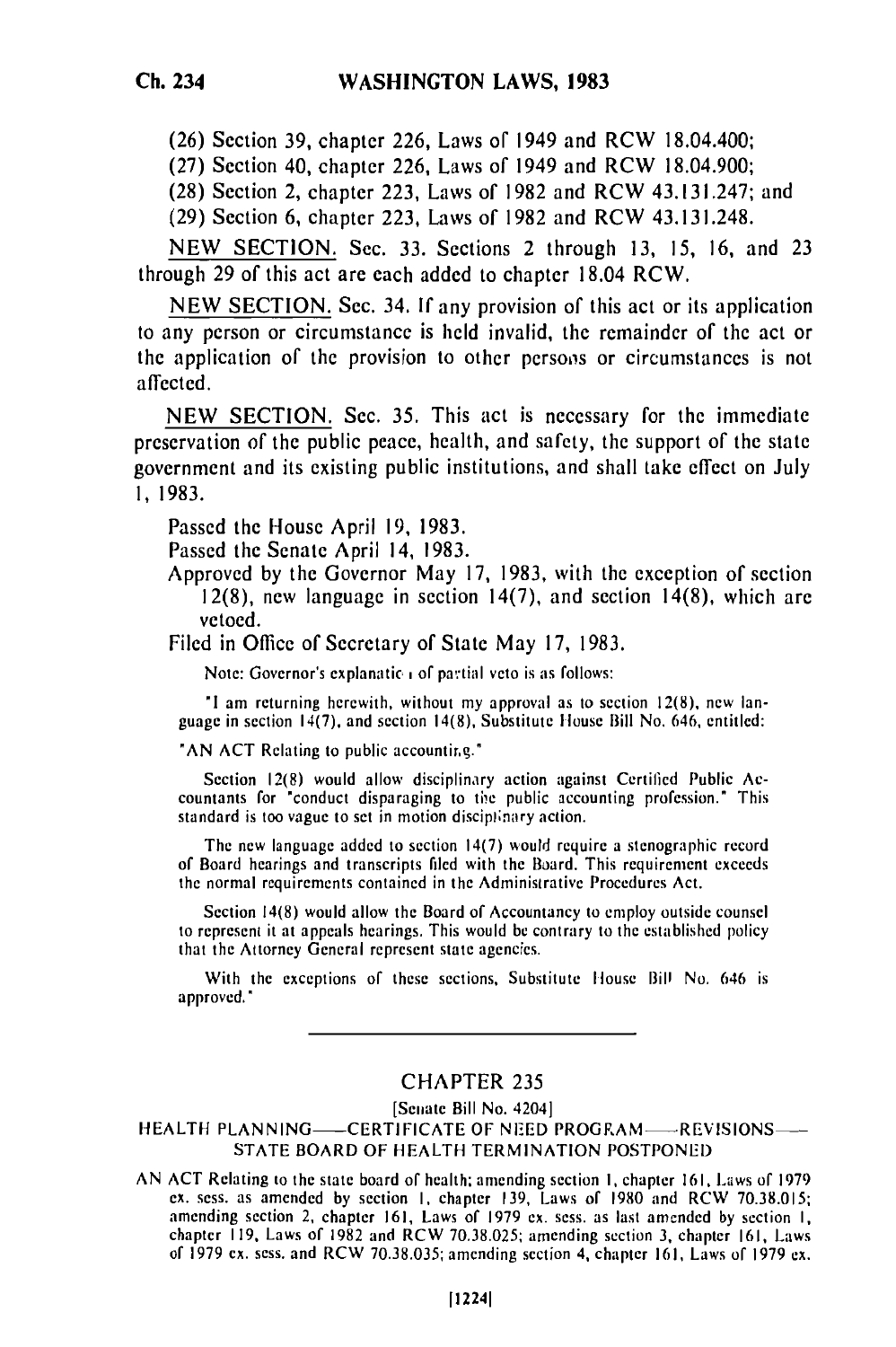sess. as amended **by** section **3,** chapter **139,** Laws of **1980** and RCW **70.38.045;** amending section 6, chapter **161,** Laws of **1979** ex. sess. as amended **by** section **5,** chapter **139,** Laws **of 1980** and RCW **70.38.065;** amending section **8,** chapter **161,** Laws of **1979 ex.** sess. as amcndcd **by** section **6,** chapter **139,** Laws of **1980** and RCW **70.38.085;** amending section **10,** chapter **161,** Laws of **1979 cx.** scss. as last amended **by** section 2, chapter **119,** Laws of **1982** and RCW **70.38.105;** amending section **11,** chapter **161,** Laws of **1979** ex. sess. as amended **by** section **8,** chapter **139,** Laws of **1980** and RCW **70.38.115;** amending section 12, chapter **161,** Laws of **1979 ex.** sess. as amended **by** section **10,** chapter **139,** Laws of **1980** and RCW **70.38.125;** amending section **13,** chapter **161,** Laws of **1979 cx.** sess. and RCW **70.38.135;** amending section **16,** chapter **161,** Laws of **1979 ex.** sess. and RCW **70-** .38.905; arending section **17,** chapter **161,** Laws of 1979 **ex.** sess. and RCW 70.38.910; amending section **33,** chapter **99,** Laws of 1979 and RCW 43.131.213; amending section 75, chapter 99, Laws of 1979 and RCW 43.131.214; adding a new section to chapter **70-** .38 RCW; creating a new section; and declaring an emergency.

Be it enacted by the Legislature of the State of Washington:

Sec. i. Section **1,** chapter 161, Laws of 1979 **ex.** sess. as amended by section **1,** chapter 139, Laws of 1980 and RCW 70.38.015 are each amend**ed** to read as follows:

((In consideration of the findings made and national health priorities) declared by the congress in the National Health Planning and Resources **Development Act of 1974, Public Law 93-641;)) It is declared to be the** public policy of this state:

(1) That health planning ((for promoting, maintaining, and assuring a high level of)) to promote, maintain, and assure the health ((for)) of all citizens ((of)) in the state, ((and for the provision of)) to provide accessible health services, health manpower, health facilities, and other resources while controlling excessive increases in costs, and to recognize prevention as a high priority in health programs, is essential to the health, safety, and welfare of the people of the state. ((Such planning is necessary)) Health planning should be fostered on both a state-wide and regional basis and must maintain responsiveness to changing health and social needs and conditions. ((The marshaling of all health resources to assure the quality and availability of health services to every person must be the goal of such planning, which must likewise assure optimum efficiency, effectiveness, eq-<br>uity, coordination, and economy in development and implementation to reach that-goat.)) Involvement in health planning from both consumers and providers throughout the state should be encouraged. Regional health planning under ((the provisions of)) this chapter and in a manner consistent with RCW 36.70.015 is declared to be a proper public purpose for the expenditure of funds of counties or other public entities interested in local and regional health planning;

(2) ((That the development and offering of new institutional health ser**vices should be accomplished in a manner which is orderly, timely, econom**ical, and consistent with the effective development of necessary and adequate means of providing quality health care for persons to be served by such facilities without unnecessary duplication or fragmentation of such facilities;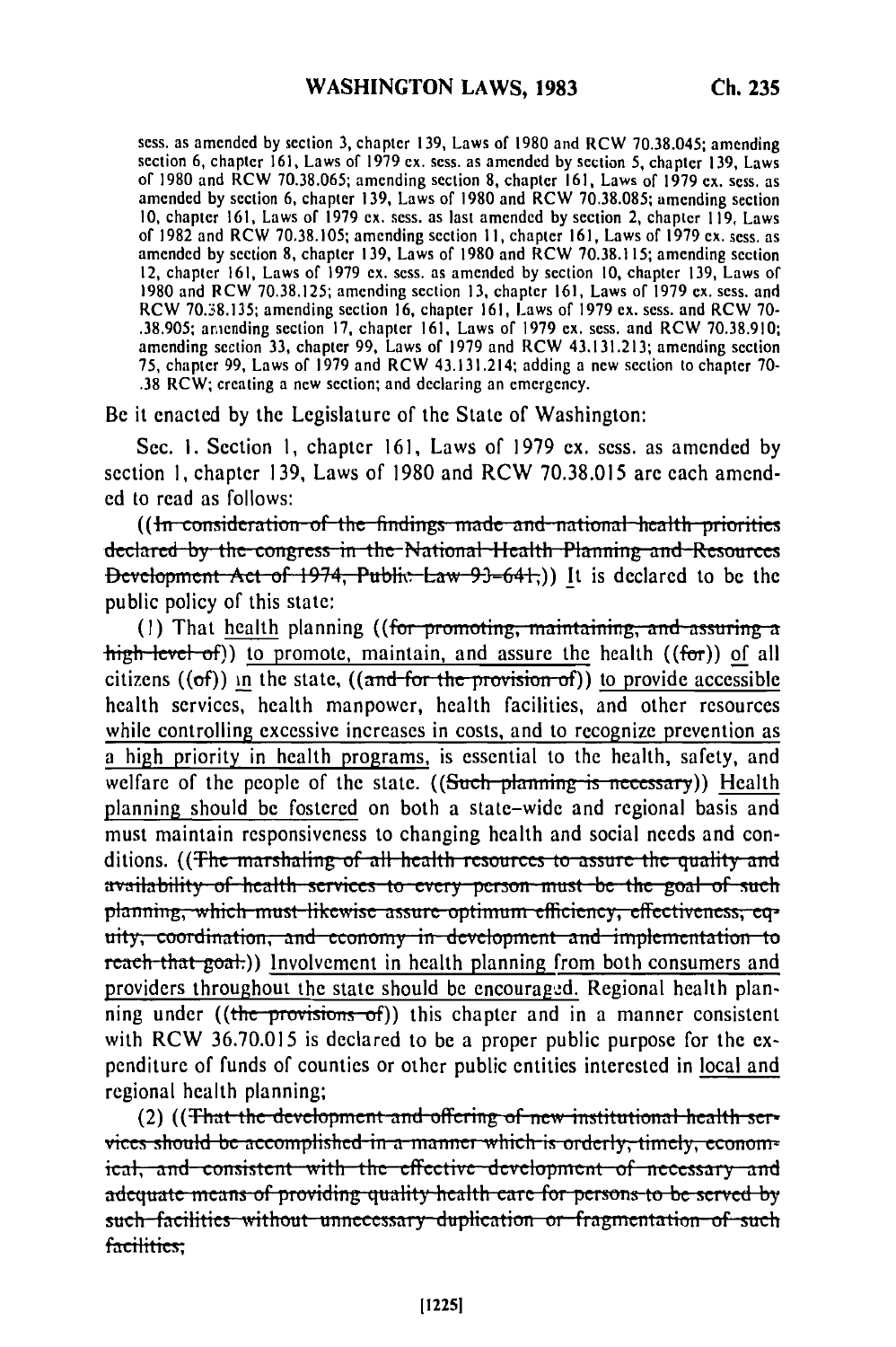**(-3))** That the development of health services and resources, including the construction, modernization, and conversion of health facilities, should **be** accomplished in a planned, orderly fashion, consistent with identified priorities and without unnecessary duplication or fragmentation;

 $((+4))$  (3) That the development and maintenance of adequate health care information  $((and))$ , statistics and projections of need for health facilities and services is essential to effective health planning and resources **de**velopment ((be-accomplished));

 $((f-5))$  (4) That the  $((\text{strengthening of competitive forces in the health})$ services industry, wherever competition and consumer choice can constructively serve to advance the purposes of quality assurance, cost-effectiveness, and access, should be implemented.

**l.a.** This chapter has been updated to reflect amendments to the National Health Planning and Resources Development Act of 1974, Public Law 93-641, by the Health Planning and Resources Development Amendments of 1979, Public Law 96-79)) development of nonregulatory approaches to health care cost containment should be considered, including the strengthening of price competition;

(5) That health planning should be concerned with financing, access, and quality, recognizing the close interrelationship of the three and emphasizing cost control of health services, including cost-effectiveness and costbenefit analysis;

(6) That this chapter should be construed to effectuate this policy and to be consistent with requirements of the federal health planning and resources development laws.

\*Sec. 2. Section 2, chapter 161, Laws of 1979 ex. sess. as last amended by section **1,** chapter 119, Laws of 1982 and RCW 70.38.025 are each amended to read as follows:

When used in this chapter, the terms defined in this section shall have the meanings indicated.

mounings mateated.<br>(1) ((<del>"Annual implementation plan" means a description of phiest</del> **which II, is a constructed**  $\alpha$  **b**  $\alpha$  **c**  $\alpha$  **b**  $\alpha$  **of** *s*  $\alpha$  **b**  $\alpha$  **b**  $\alpha$  **b**  $\alpha$  **b**  $\alpha$  **b**  $\alpha$  **b**  $\alpha$  **b**  $\alpha$  **b**  $\alpha$  **b**  $\alpha$  **b**  $\alpha$  **b**  $\alpha$  **b**  $\alpha$  **b**  $\alpha$  **b**  $\alpha$  **b**  $\alpha$  **b**  $\alpha$  **b** which will achieve goals of the health systems plan and specific priorities among the objectives. The annual implementation plan is for a one-year period and must be reviewed and amended as necessary on an annual basis.

 $\left(\frac{2}{2}\right)$ ) "Board of health" means the state board of health created pursuant to chapter 43.20 RCW.

 $((\rightarrow 3))$  (2) "Capital expenditure" is an expenditure, including a force account expenditure (i.e., an expenditure for a construction project undertaken by a facility as its own contractor) which, under generally accepted accounting principles, is not properly chargeable as an expense of operation or maintenance. Where a person makes an acquisition under lease or comparable arrangement, or through donation, which would have required review if the acquisition had been made by purchase, such expenditure shall be deemed a capital expenditure. Capital expenditures include donations of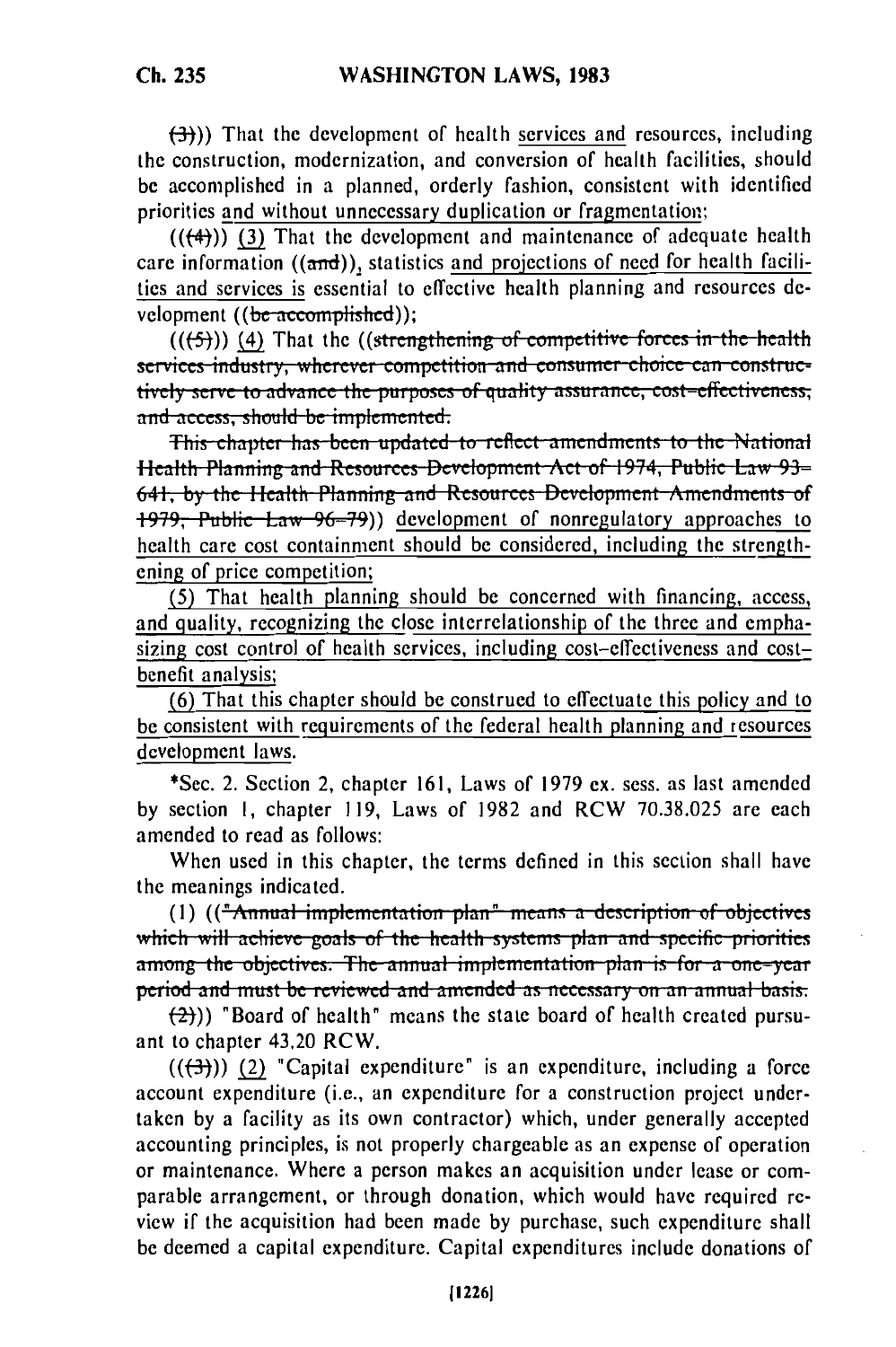٠J

equipment or facilities to a health care facility which if acquired directly by such facility would be subject to certificate of need review under the provisions of this chapter and transfer of equipment or facilities for less than fair market value if a transfer of the equipment or facilities at fair market value would be subject to such review. The cost of any studies, surveys, designs, plans, working drawings, specifications, and other activities essential to the acquisition, improvement, expansion, or replacement of any plant or equipment with respect to which such expenditure is made shall be included in determining the amount of the expenditure.

 $((+4))$  (3) "Council" means the state health coordinating council created in RCW 70.38.055 and described in Public Law 93-641.

 $((\left\lbrace 5 \right\rbrace))$  (4) "Department" means the state department of social and health services.

 $((6))$  (5) "Expenditure minimum" means, for the purposes of the certificate of need program, ((six hundred thousand)) one million dollars ((for the twelve-month period beginning with October 1979, and for each twelve–month period thereafter the figure in effect for the preceding twelve– month period, adjusted to reflect the change in the preceding twelve-month period in an index established by rules and regulations by the department of social and health services for the purpose of making such adjustment)) adjusted by the department by rule to reflect changes in the United States department of commerce composite construction cost index; on a lesser amount required by federal law and established by the department by rule.

 $((\overline{(+)}))$  (6) "Federal law" means Public La. 3-641, as amended, or its successor.

(7) "Health care facility" means hospices, hospitals, psychiatric hospitals, tuberculosis hospitals, alcoholism hospitals, nursing homes, kidney disease treatment centers, ambulatory surgical facilities, rehabilitation facilities, and home health agencies, and includes such facilities when owned and operated by the state or by a political subdivision or instrumentality of the state and such other facilities as required by  $((Public Law-93-64))$ federal law and implementing regulations, but does not include Christian Science sanatoriums operated, listed, or certified by the First Church of Christ Scientist, Boston, Massachusetts. In addition, the term does not include any nonprofit hospital: (a) Which is operated exclusively to provide health care services for children; (b) which does not charge fees for such services; (c) whose rate reviews are waived by the state hospital commission; and (d) if not contrary to federal law as necessary to the receipt of federal funds by the state.

(8) "Health maintenance organization" means a public or private organization, organized under the laws of the state, which:

(a) Is a qualified health maintenance organization under Title XIII, section 1310(d) of the Public Health Services Act; or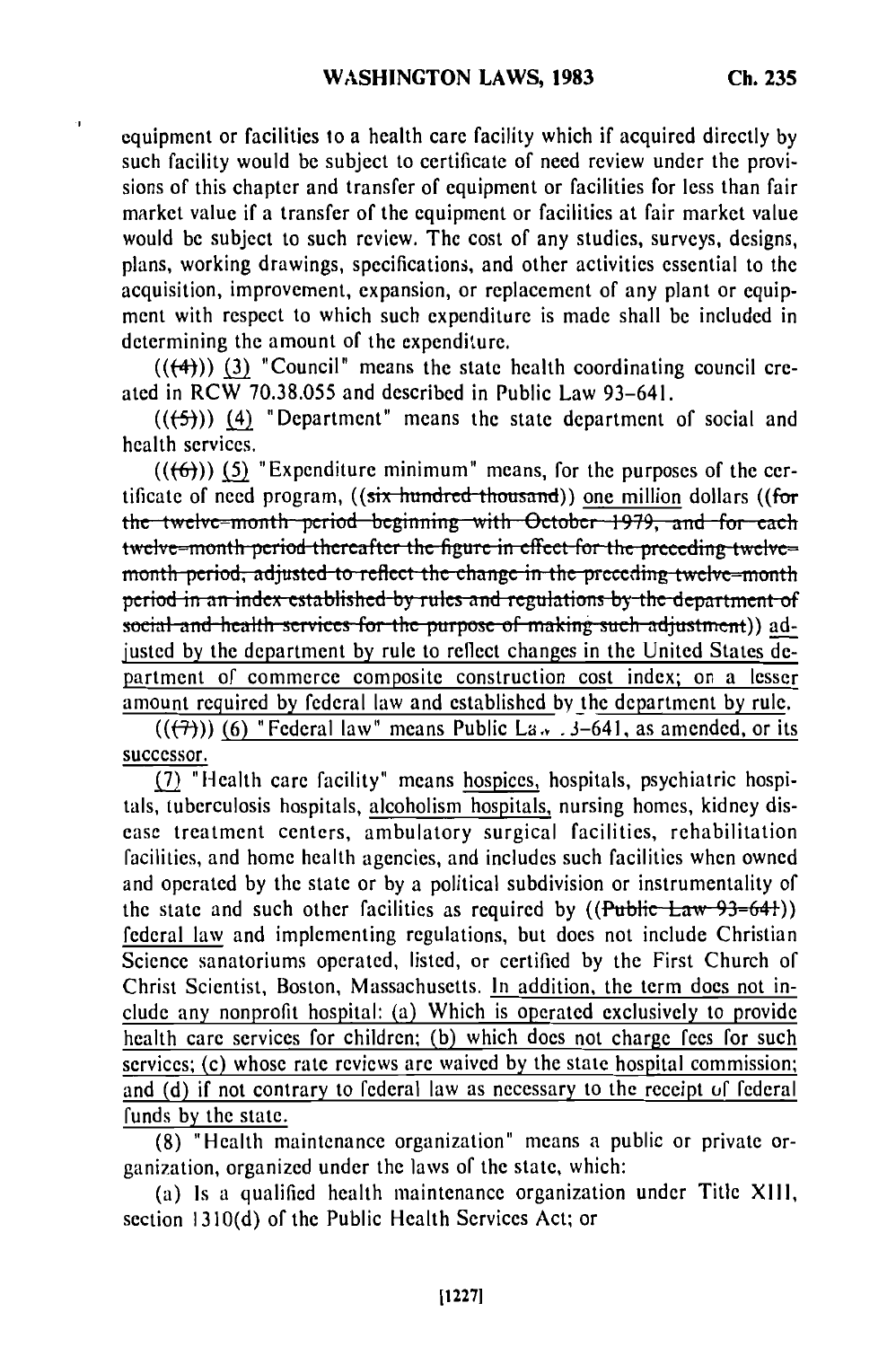(b) (i) Provides or otherwise makes available to enrolled participants health care services, including at least the following basic health care services: Usual physician services, hospitalization, laboratory, x-ray, emergency, and preventive services, and out-of-area coverage; (ii) is compensated (except for copayments) for the provision of the basic health care services listed in (b)(i) to enrolled participants by a payment which is paid on a periodic basis without regard to the date the health care services are provided and which is fixed without regard to the frequency, extent, or kind of health service actually provided; and (iii) provides physicians' services primarily (A) directly through physicians who are either employees or partners of such organization, or (B) through arrangements with individual physicians or one or more groups of physicians (organized on a group practice or individual practice basis).

(9) "Health services" means clinically related (i.e., preventive, diagnostic, curative, rehabilitative, or palliative) services and includes alcoholism. drug abuse, and mental health services and as defined in  $($ Public-Law-93=  $64$ ) federal law.

 $((10)$ -"Health systems-agency" means a public-regional planning body or a private nonprofit corporation which is organized and operated in a manner that is consistent with the laws of the state of Washington and Public Law-93-641 and which is capable of performing each of the functions described in RCW 70.38.085 and is capable as determined by the secretary of the United States department of health and human services, upon recommendation of the governor or of the council, of performing each of the functions described in the federal law.

(11) "Health systems plan" means a detailed statement of goals and resources required to reach those goals as described in Public Law 93-641. Goals describe a healthful environment and health systems in the health service area which, when developed, will assure that quality health services will be available and accessible in a manner which assures continuity of care, at reasonable cost, for all residents of the area; are responsive to the unique needs and resources of the health service area, take into account national guidelines for health planning policy and are responsive to state-wide health needs as determined by the department. The health systems plan also describes institutional health services and such other services as described in Public Law 96-79 as needed to provide for the well-being of persons reeeiving care within the health service area. The health system plan shall describe the number and type of resources including facilities, personnel, medical equipment, and other resources required to meet the goals in the health system plan and shall state the extent to which existing health care facilities are in need of modernization or conversion and the extent to which new facilities need to be constructed or acquired. The health system plan shall be developed in accordance with a format established by the council and-shall-be reviewed and amended as necessary but at least triennially.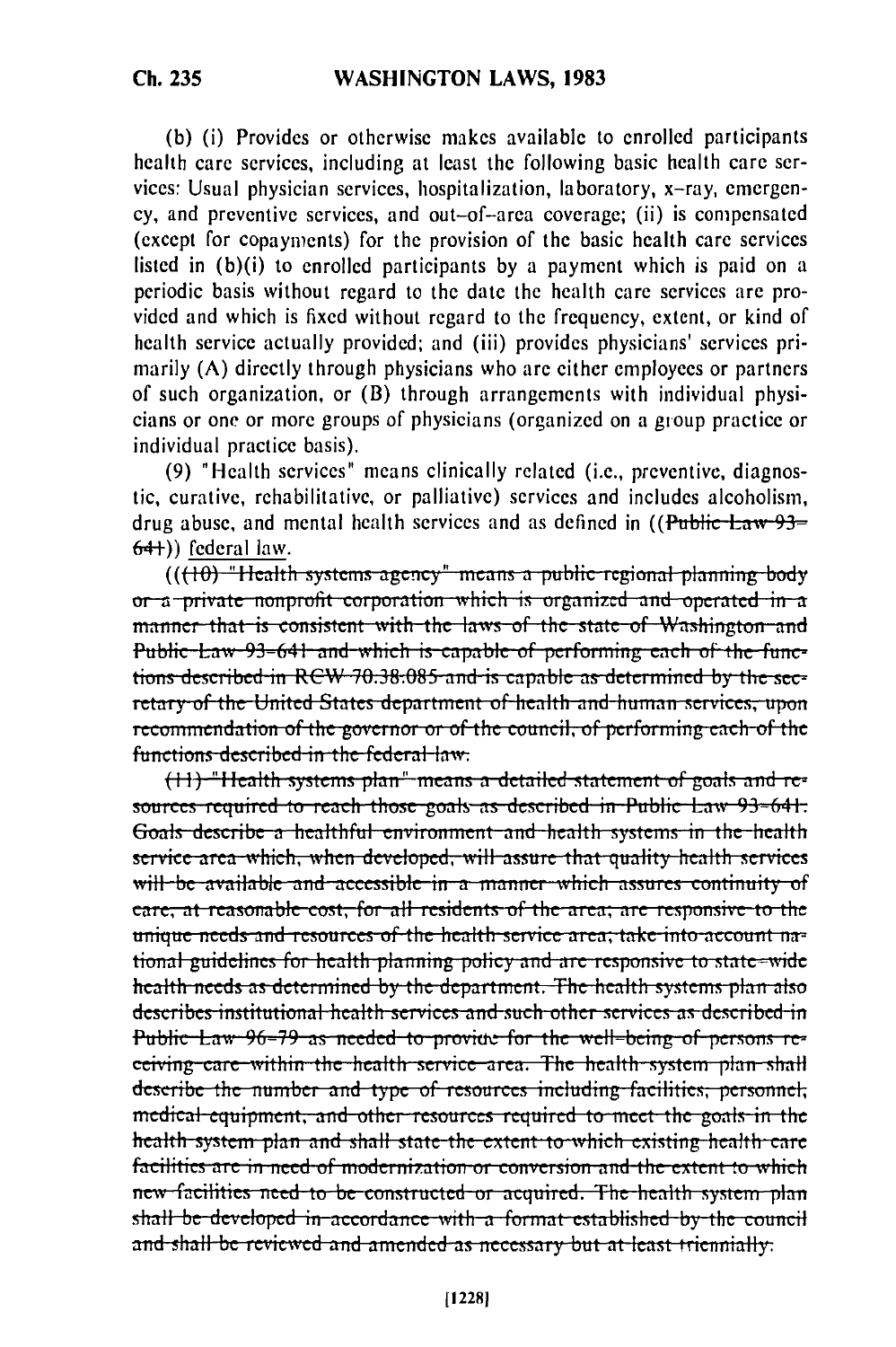$(\frac{12}{2})$ ) (10) "Health service area" means a geographic region appropriate for effective health planning which includes a broad range of health services and a population of at least four hundred fifty thousand persons.

(11) "Institutional health services" means health services provided in or through health care facilities and entailing annual operating costs of at least  $((two))$  five hundred  $((fffty))$  thousand dollars  $((for the twelve-month perir$ od beginning with October 1979, and for each twelve-month period thereafter the figure in effect for the preceding twelve-month period, adjusted to reflect the change in the preceding twelve-month period in an index established by rules and regulations by the department of social and health services:

 $(13)$  "Long-range health facility plan" means a document prepared by each hospital which contains a description of its plans for substantial changes in its facilities and services for three years)) adjusted by the department by rule to reflect changes in the United States department of commerce composite construction cost index; or a lesser amount required by federal law and established by the department by rule: PROVIDED, That no new health care facility may be initiated as an institutional health service.

 $((\pm 4))$  (12) "Major medical equipment" means medical equipment which is used for the provision of medical and other health services and which costs in excess of ((four-hundred thousand)) one million dollars, adjusted by the department by rule to reflect changes in the United States department of commerce composite construction cost index; or a lesser amount required by federal law and established by the department by rule; except that such term does not include medical equipment acquired by or on behalf of a clinical laboratory to provide clinical laboratory services if the clinical laboratory is independent of a physician's office and a hospital and it has been determined under Title XVIII of the Social Security Act to meet the requirements of paragraphs (10) and (11) of section 1861(s) of such act:

 $((+5))$  (13) "Person" means an individual, a trust or estate, a partnership, a corporation (including associations, joint stock companies, and insurance companies), the state, or a political subdivision or instrumentality of the state, including a municipal corporation or a hospital district.

 $((\{16\})$  (14) "Provider" generally means a health care professional or an organization, institution, or other entity providing health care but the precise definition for this term shall be ((in accord with Public Law 93= 64+)) established by rule of the department, consistent with federal law.

 $((17)$  "Public Law 93=641", for the purposes of this chapter, refers to Titles XV and XVI of the Public Health Service Act as amended by the Health Planning and Resources Development Amendments of 1979 (Public  $Law-96-79$ :

 $(18)$ ) (15) "Public health" means the level of well-being of the general population; those actions in a community necessary to preserve, protect, and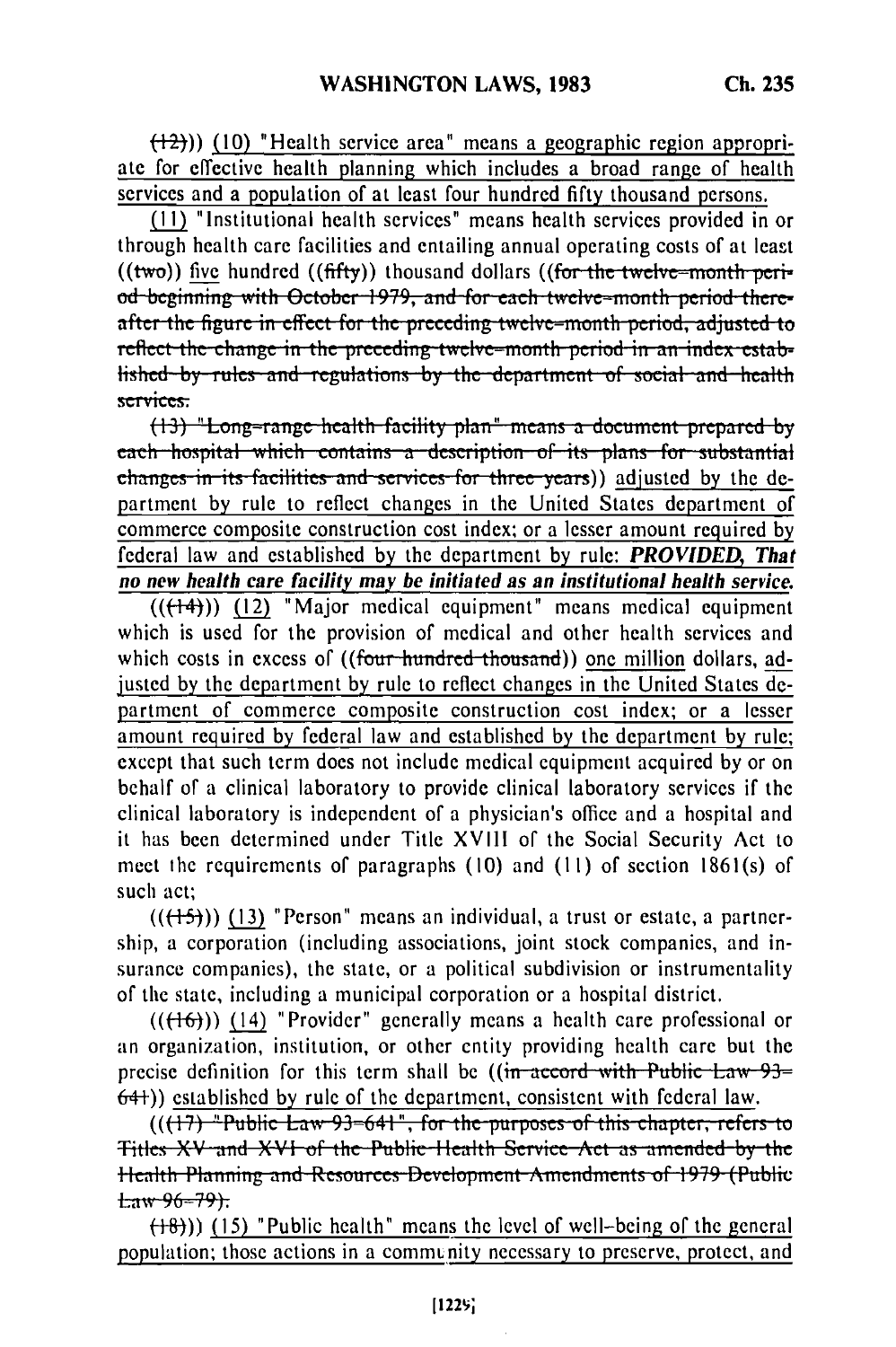promote the health of the people for which government is responsible; and the governmental system developed to guarantee the preservation of the health of the people.

(16) "Regional health council" means a public regional planning body or a private nonprofit corporation which is organized and operated in a manner that is consistent with the laws of the state and which is capable of performing each of the functions described in RCW 70.38.085. A regional health council shall have a governing body for health planning which is composed of a majority (but not more than sixty percent of the members) of persons who are residents of the health service area served by the entity; who are consumers of health care; who are broadly representative of the social, economic, linguistic, and racial populations, and geographic areas of the health service area, and major purchasers of health care; and who are not, nor within the twelve months preceding appointment have been, providers of health care. The remainder of the members shall be residents of the health service area served by the agency who are providers of health care.

(17) "Regional health plan" means a document which provides at least a statement of health goals and priorities for the health service area. In addition, it sets forth the number, type, and distribution of health facilities, services, and manpower needed within the health service area to meet the goals of the plan.

(18) "State health plan" means a document ((; described in Public Law  $96-79$ .) developed ((by the department and the council)) in accordance with RCW 70.38.065.

\*Sec. 2 was partially vetoed, see message at end of chapter.

Sec. 3. Section 3, chapter 161, Laws of 1979 ex. sess. and RCW 70.38-.035 are each amended to read as follows:

The department is designated $((,))$  as the state health planning and de-and supervise the administration of the state responsibilities pursuant to The National Health Planning and Resources Development Act of 1974, Public Eaw 93-641, and rules and regulations promulgated thereunder)). The department is designated as the agency of this state to accept, receive, retain, and administer federal funds made ((pursuant to the provisions of Public  $\pm$ aw 93=64+)) available for health planning and the certificate of need program. Nothing in this chapter shall be construed to affect the authority of the state hospital commission pursuant to chapter 70.39 RCW.

Sec. 4. Section 4, chapter 161, Laws of 1979 ex. sess. as amended by section 3, chapter 139, Laws of 1980 and RCW 70.38.045 are each amended to read as follows:

The department is authorized and empowered to:

(1) Exercise such duties and powers as are prescribed for state health planning and development agencies in ((Public Law 93=641, including but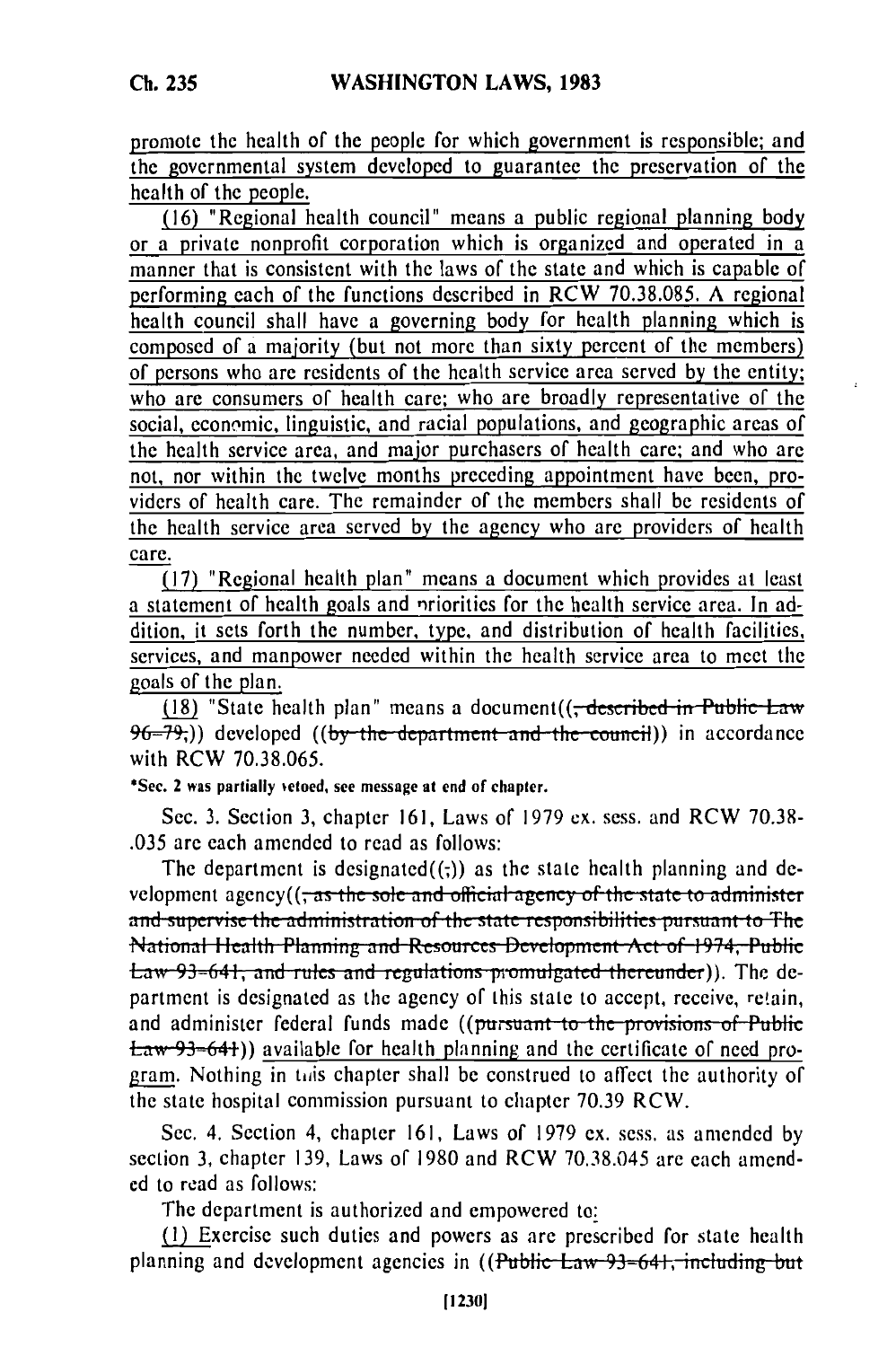not limited to the following: (1) conduct health planning activities;)) federal law, consistent with the policy of this chapter;

(2) Assist the state health coordinating council in determining statewide needs and conducting health planning activities, review the state health plan as developed by the council and submit the plans and recommendations as to approval or modification to the governor, and implement the state health plan ((and the plans of the health systems agencies within the state which relate to the government of the state, and determine state-wide health needs) as approved by the governor. In implementing the state health plan, the department shall be assisted by such other agencies of state government as the governor may designate;

 $((2)$ -Prepare and review at least triennially and revise as necessary a preliminary state health plan;))

(3) ((Assist the council in)) Consider recommendations from the council and assign, subject to the continuing approval of the council, an executive director, who shall be exempt from chapter 41.06 RCW, and provide such additional dedicated staffing assistance as necessary for the performance of its functions ((generally. In implementing the state health plan, the department shall be assisted by such other agencies of state government as the governor may designate)) to work under the direction and supervision of the director:

(4) Serve as the designated planning agency of the state for the purposes of section 1122 of the Social Security Act, if the department maintains an agreement with the secretary, United States department of health and human services pursuant to section 1122 of Public Law 92–603, and administer a state certificate of need program as provided in RCW 70.38.105. 70.38.115, and 70.38.125;

(5) After consideration of recommendations, if any, submitted by the ((health systems agencies)) designated regional health councils respecting proposed undertakings which are subject to certificate of need review under the provisions of this chapter, making findings as to the need for such undertakings;

(6) ((Review on a periodic basis, not less than every five years, at least those institutional and home health services being offered in the state with respect to which priority goals have been established in the state health plan and, after consideration of recommendations submitted by health systems agencies respecting the appropriateness of such services, make public its findings:

 $(\overline{7})$ ) Coordinate and consult in the conduct of its authorized activities with the Washington state hospital commission, the council, ((the designated state mental health authority) designated regional health councils, and  $((such))$  other state agencies designated by the governor: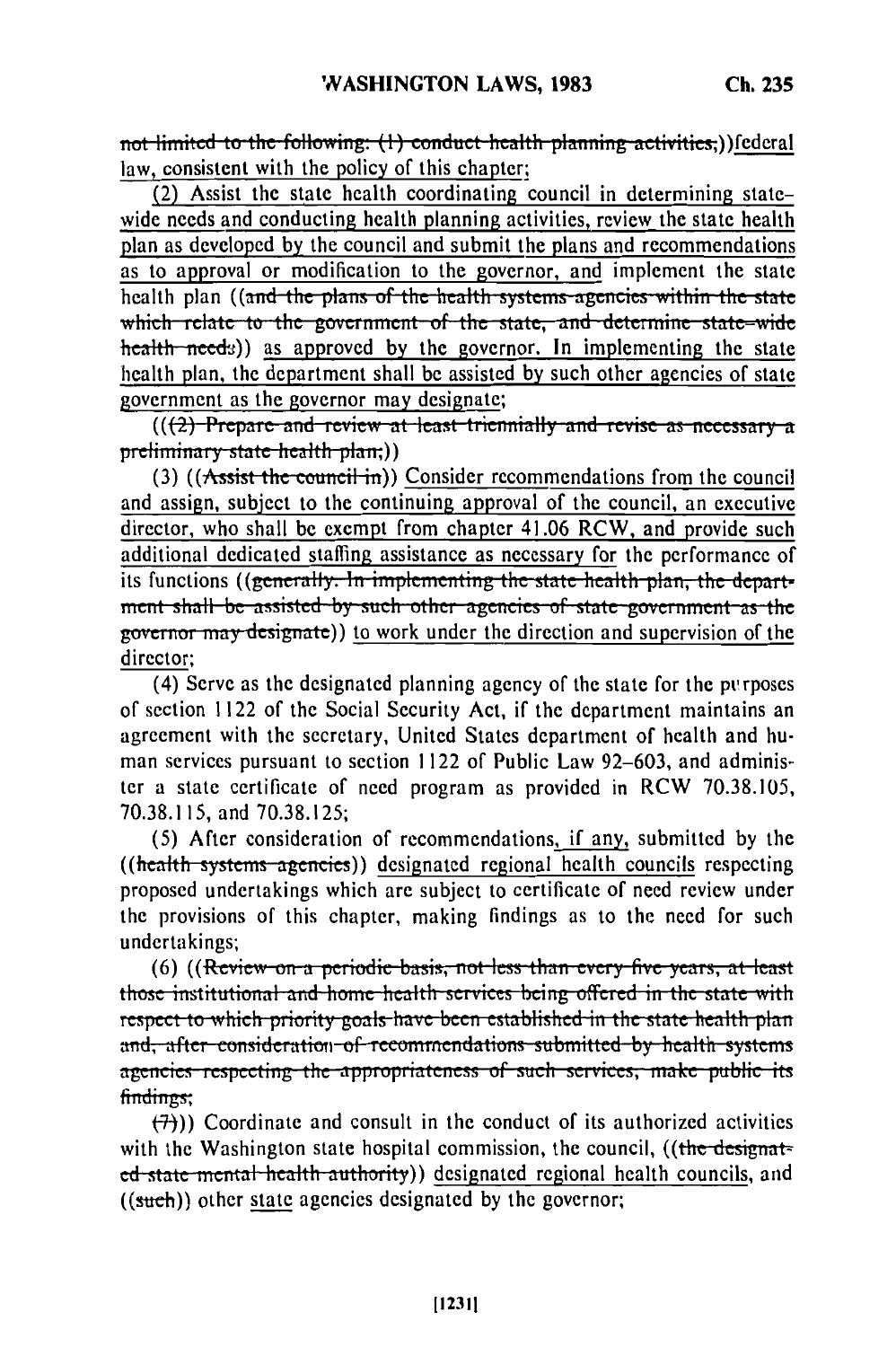$((6)$  Prepare an inventory of the nonfederal health care facilities located in the state and evaluate on an ongoing basis the physical condition of such facilities:

(9) Determine the state-wide health needs of the state after providing reasonable opportunity for the submission of written recommendations from the health systems agencies and such agencies as shall be designated by the governor and after consulting with the council.)

(7) Consider the recommendations of the council, designated regional health councils, and the state health plan in development of its biennial budget; and

(8) Approve and deny applications for certificates of need.

\*Sec. 5. Section 6, chapter 161, Laws of 1979 ex. sess. as amended by section 5, chapter 139, Laws of 1980 and RCW 70.38.065 are each amended to read as follows:

## The ((council)) board is authorized and empowered to:

(1) Exercise such duties and powers as are required for state-wide health coordinating councils in  $((P^3-53-64)$ ; including but not limited to the following:  $(1)$ ) federal law.

(2) Establish, in consultation with the ((health systems agencies and the department;)) designated regional health councils, requirements for a uniform format ((for health systems plans, review and coordinate)) and content for materials to be submitted by regional health councils to assist in development of the state health plan, and develop at least ((triennially)) biennially the state health  $((systems))$  plan. $((\frac{\pi}{2})$  review at least annually the annual implementation plan of each health systems agency and report to the secretary of health-and-human-services its comments;

(2) Prepare, review at least triennially, and revise as necessary a state health plan-which shall-be made up of the health systems plans of the health systems agencies and which plan may, as found necessary by the state health coordinating council, contain revisions of such health systems plans to achieve their appropriate coordination or to deal more effectively with state-wide health needs as determined by the department. The plan shall also describe the institutional health services needed to provide for the well-being of persons-receiving-care-within the state, the number and type of resources required to meet the goals of the plan, and the extent to which existing health care facilities are in need of modernization, comersion, or closure and the extent to which new facilities need to be constructed or acquired. The state health plan, approved by the council, shall be the state health plan for the state for purposes of Public Law 93=641 after its approval by the governor;

(3) Review annually the budget of each health systems agency and report to the secretary of the United-States department of health and human services its comment. on such budget;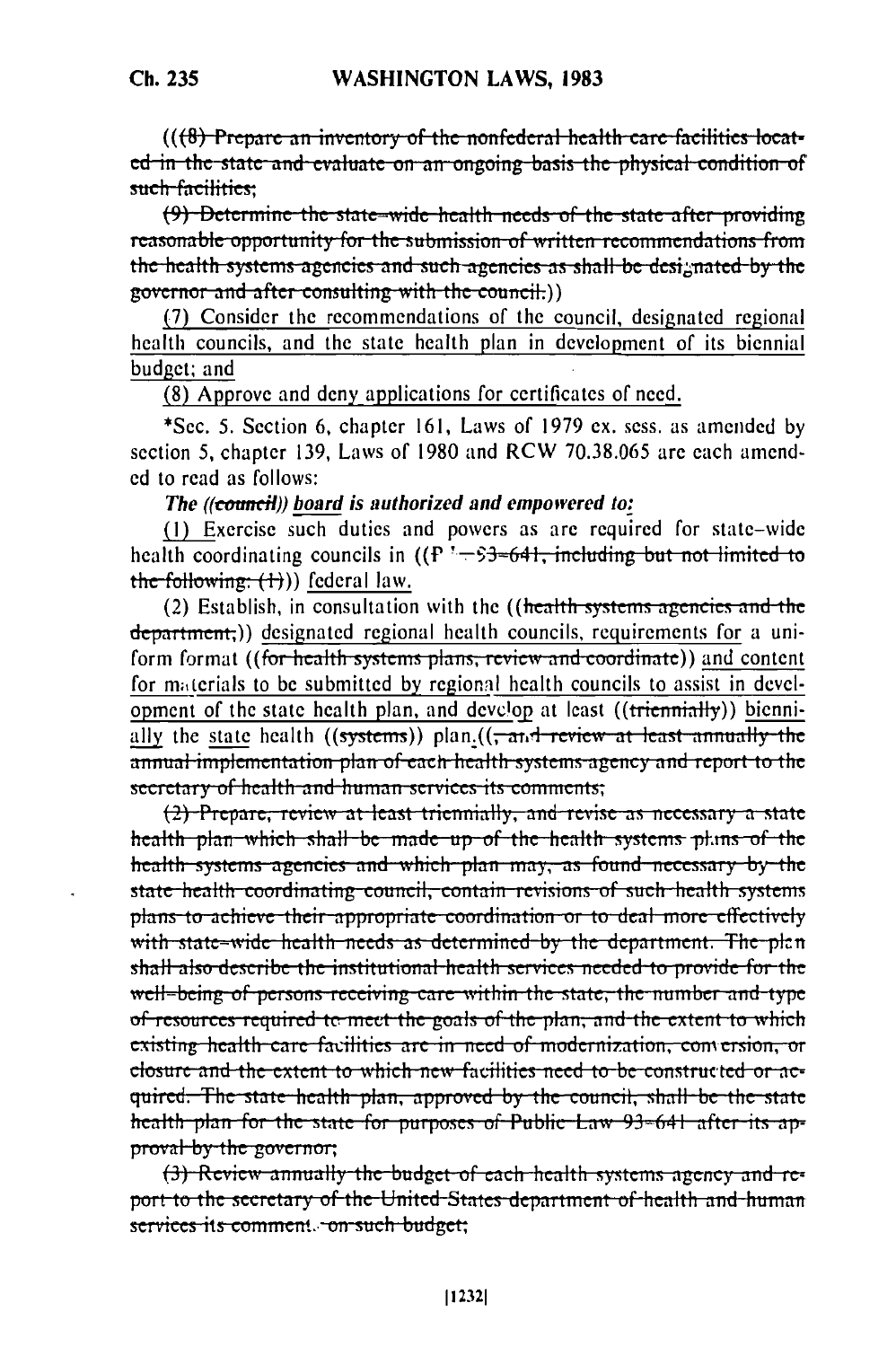(4) Review applications submitted by the health systems agencies for planning and development grants, and report to the secretary of the United States department of health and human services its comments;

(5) Advise the department generally on the performance of its functions;

 $(6)$ ))The state health plan shall provide a statement of state health policies, goals, and priorities. In addition, it shall set forth the number, type, and distribution of health care facilities and services needed within the state. In developing the state health plan the board shall consult with the designated regional health councils and shall consider regional health plans.

(3) Submit the ((approved state)) council-adopted health plan to the secretary for review and comment and submission to the governor for adoption as the state health plan for the state. The governor may disapprove or modify the ((state health)) plan ((only if the governor determines the plan does not effectively meet the state-wide health needs that have been identified by the department). The governor, in disapproving or modifying a state health plan, shall ((make public a detailed statement of the basis for the determination that the plan does not meet such needs and shall specify the changes in the plan which the governor determines are needed to meet such needs. The plan shall then be revised after public hearing in accordance with the governor's statement.

(7) Perform such duties in connection with the state health plan as may be required as a condition to the receipt of federal funds as described in Public Law  $-93-64$ .) make public a written explanation of the actions taken. As approved by the governor, the plan shall be the state health plan. \*Sec. 5 was partially vetoed, see message at end of chapter.

Sec. 6. Section 8, chapter 161, Laws of 1979 ex. sess. as amended by section 6, chapter 139, Laws of 1980 and RCW 70.38.085 are each amended to read as follows:

((There shall be established in accordance with Public Law 93-641, and implementing regulations;)) The council shall establish health service areas within the state and  $((\text{health}\text{-}z\text{-}y\text{-}step\text{-}z\text{-}z))$  designate regional health councils organized, composed, and established in accordance with ((such  $\frac{1}{(2)}$ ) this chapter and criteria established by the council, considering the resources available for such purpose.

Each ((health systems agency)) designated regional health council shall have as its primary responsibility the provision of effective health planning for its health service area and the promotion ((of the development within the area)) of health services, manpower, and facilities which meet identified  $\text{needs}(.)$  and reduce documented inefficiencies( $\left(\frac{1}{2} \text{ and } \frac{1}{2} \text{ implies the height}\right)$ plans of the agencies which shall include all classes of health care practitioners)). To meet its primary responsibility, a ((health systems agency)) designated regional health council shall carry out ((such functions as are prescribed for health systems agencies in Public Law 93=641, including but not limited to)) the following functions:

ï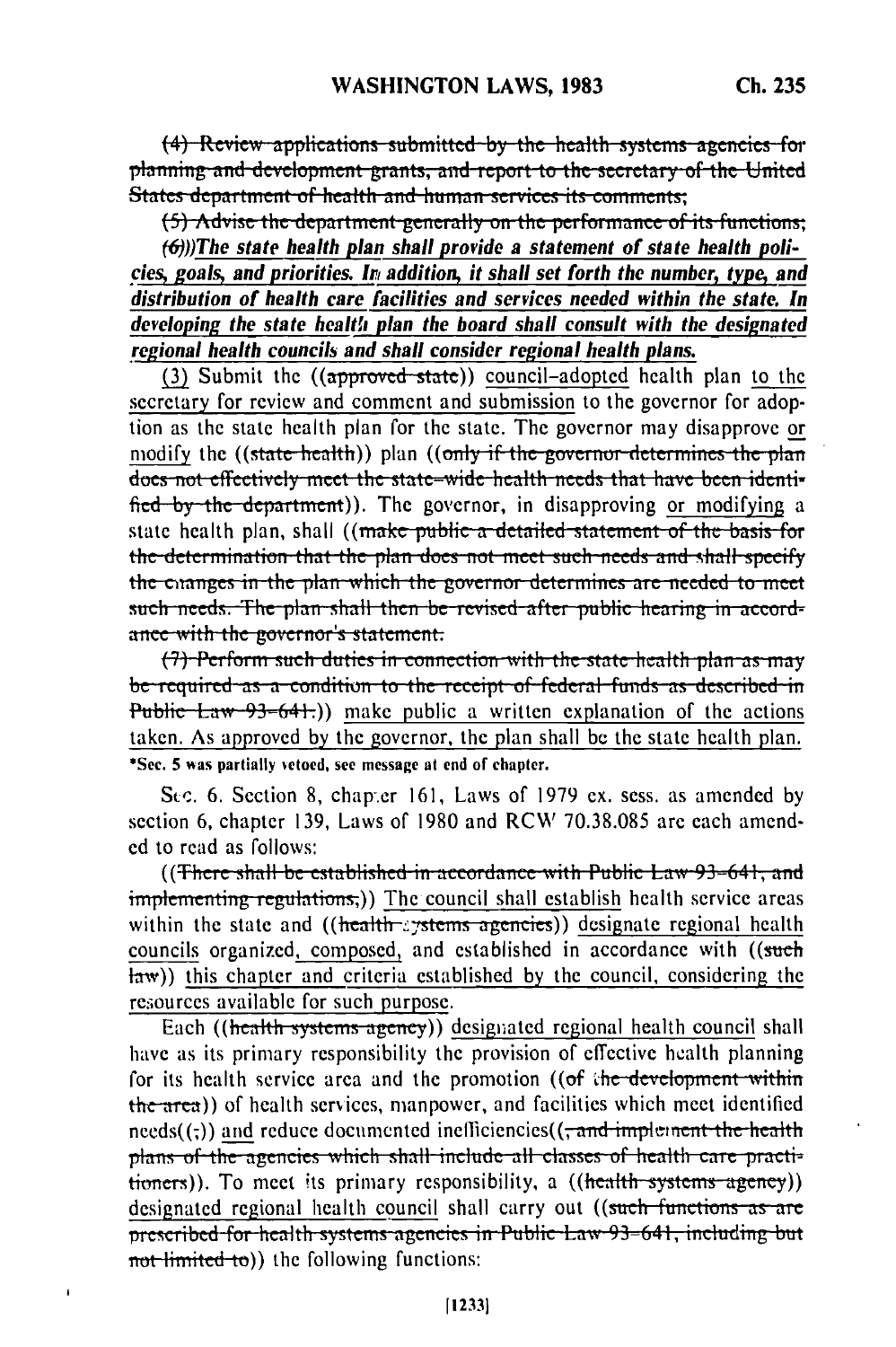(1) ((Assemble and analyze data concerning: The status and its determinants of the health of the residents of its health service area; the status of the health care delivery system in the area and the use of that system by the residents of the area; the effect which the area's health care delivery system has on the health of the residents of the area; the number, type, and location of the area's health resources including health services, manpower, and facilities; the patterns of utilization of the area's health resources; and the environmental and occupational exposure factors affecting immediate and long-term-health conditions)) Exercise such duties, powers, and responsibilities as are prescribed for health systems agencies in federal law, consistent with the policy of this chapter.

(2) Identify local health problems and concerns and assemble and analyze health data and information consistent with the requirements of the board:

 $((2)$  Establish) (3) Develop, consistent with the  $((format))$  criteria established by the council,  $((a + \text{health - systems - plan}))$  other materials of assistance to the council in preparation of the state health plan;

 $((3)$  Establish, annually review, and amend as necessary an annual implementation plan which describes objectives which will achieve the goals of the health systems plan and priorities among the objectives;

 $(4)$  Develop and publish specific plans and projects for achieving the objectives of the annual implementation plan;

 $(5)$ )) (4) Review and make recommendations to the  $((department))$ council respecting the need for  $((new-institutional))$  health services  $((pro$ posed to be offered or developed) in the health service area of ((such health systems agency)) the council;

 $((6)$  Review on a periodic basis, at least every five vears, at least those institutional and home health services offered in the health service area of the agency and with respect to which priority goals have been established in the state health plan, and make recommendations to the department respecting the appropriateness of such services in the area; and

 $(7)$ )) (5) Seek the assistance of individuals and public and private entities in the health service area, to the extent practicable( $(\frac{1}{x}$  implementing the health systems plan and annual implementation plan)); and

(6) Exercise such other duties and functions as may be established by the council or department to fulfill the intent and purposes of this chapter, which may include review, analysis, and recommendations on applications for certificates of need.

In addition, the regional health councils may establish, biennially review, and amend as necessary a regional health plan which provides at least a statement of health goals and priorities for the health service area and sets forth the number, type, and distribution of health facilities, services, and manpower needed within the health service area to meet the goals of the plan.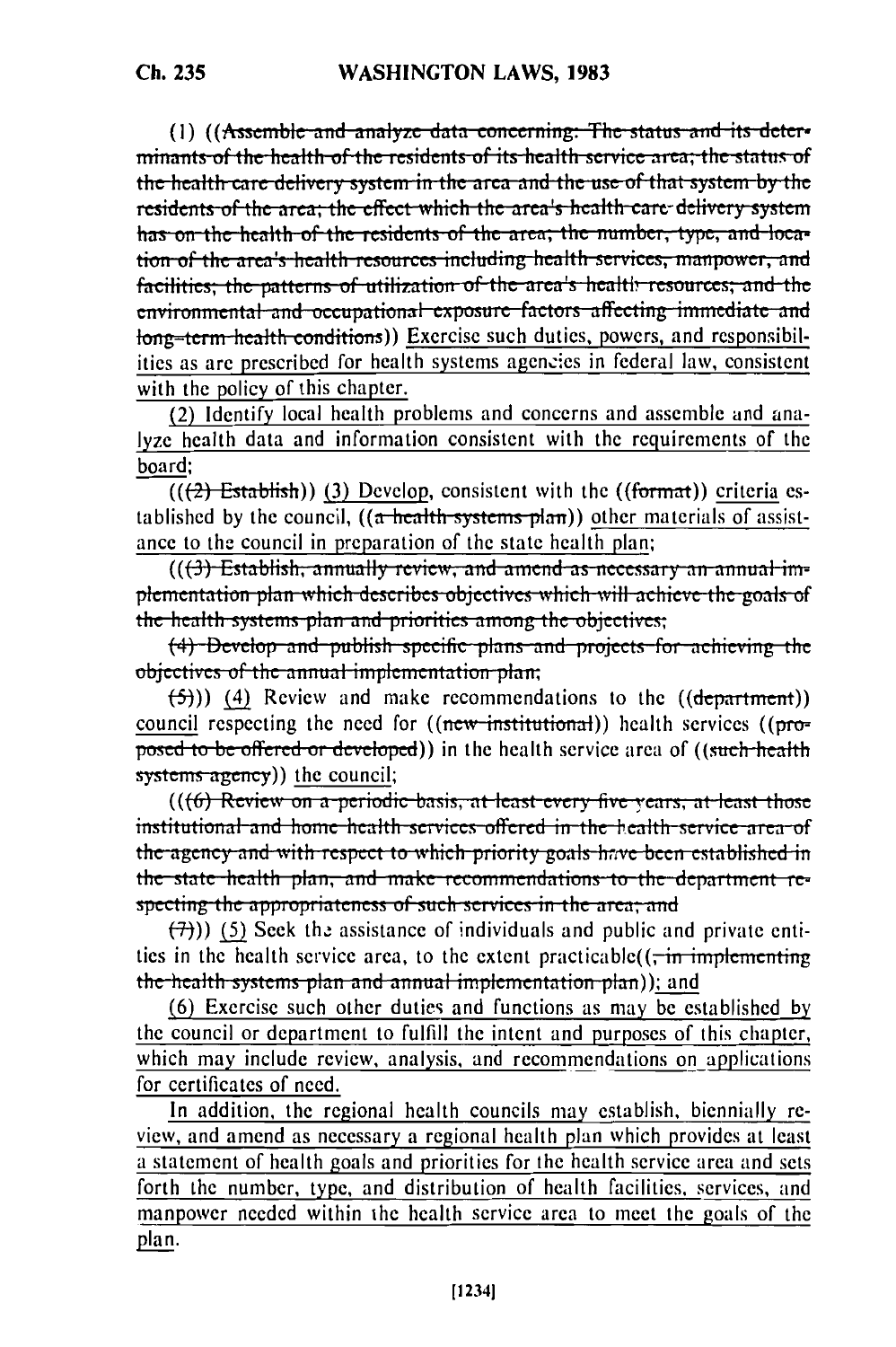**Ch. 235**

(I) The department is authorized and directed to implement the certificate of need program in this state pursuant to the provisions of this chapter.

(2) There shall be a state certificate of need program which is administered consistent with the  $((proxisions of Public Law-93-64))$  requirements of federal law as necessary to the receipt of federal funds by the state.

(3) No person shall engage in any undertaking which is subject to certificate of need review under subsection (4) of this section without first having received from the department either a certificate of need or an exception granted in accordance with this chapter.

(4) The following shall be subject to certificate of need review under this chapter:

(a) The construction, development, or other establishment of a new health care facility;

(b) Any capital expenditure by or on behalf of a health care facility which substantially changes the services of the facility after January 1, 1981, provided that the substantial changes in services are specified by the department in rule;

(c) Any capital expenditure by or on behalf of a health care facility which exceeds the expenditure minimum as defined by RCW 70.38.025 $((\text{ }(\text{ }6))$ . However, a capital expenditure which is not subject to certificate of need review under  $(a)$ ,  $(b)$ ,  $(d)$ ,  $(c)$ , or  $(f)$  of this subsection and which is solely for any one or more of the following is not subject to certificate of need review except to the extent required by the federal government as a condition to receipt of federal assistance and does not substantially affect patient charges:

(i) Communications and parking facilities;

(ii) Mechanical, electrical, ventilation, heating, and air conditioning systems;

(iii) Energy conservation systems;

(iv) Repairs to, or the correction of, deficiencies in existipg physical plant facilities which arc necessary to maintain state licensure;

(v) Acquisition of equipment, including data processing equipment, which is not or will not be used in the direct provision of health services;

(vi) Construction which involves physical plant facilities, including administrative and support facilities, which are not or will not be used for the provision of health services;

(vii) Acquisition of land; and

(viii) Refinancing of existing debt;

(d) A change in bed capacity of a health care facility which increases the total number of licensed beds or redistributes beds among facility and service categories of acute care, skilled nursing, intermediate care, and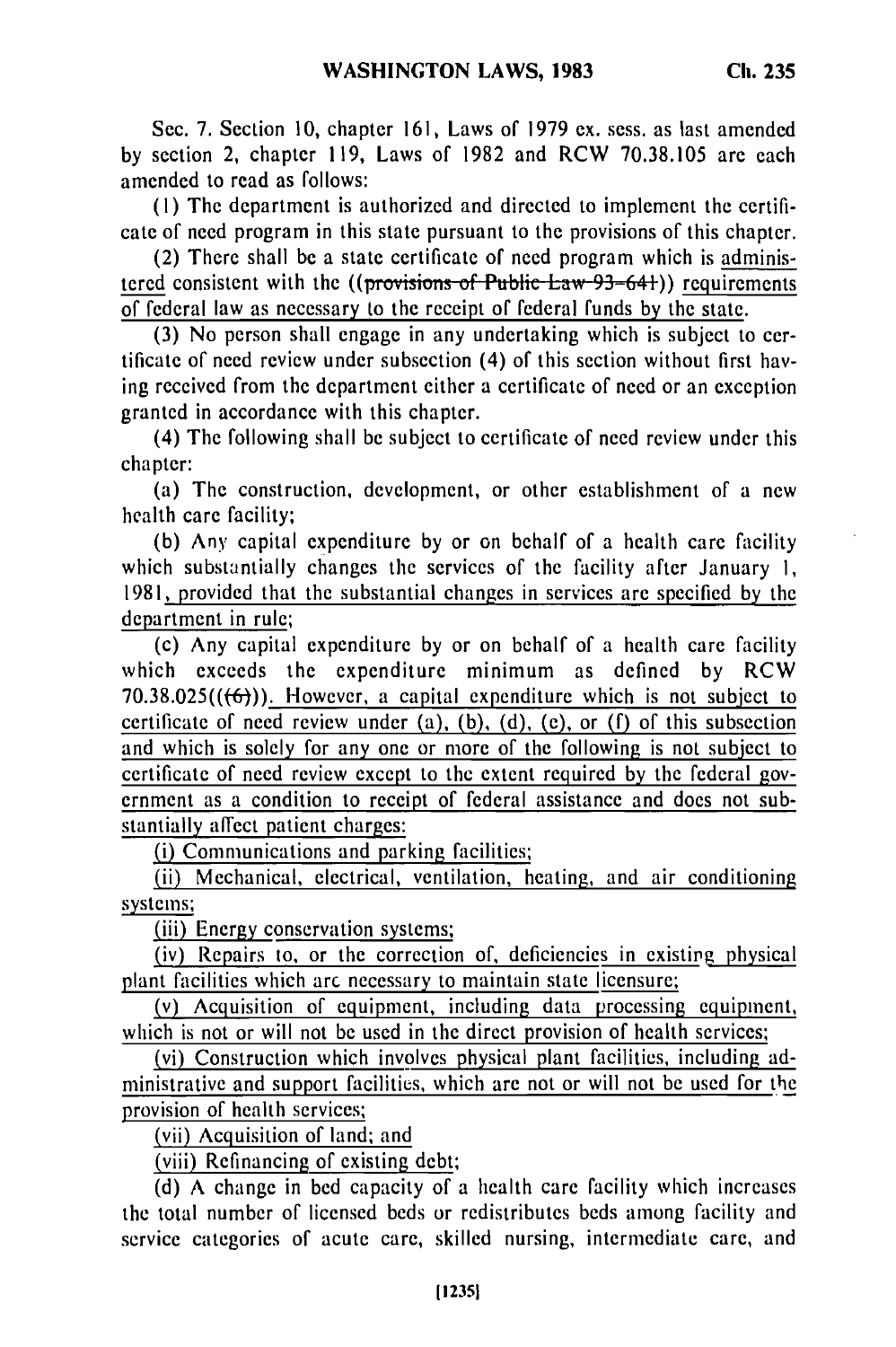**Ch. 235**

boarding home care if the bed redistribution is to be effective for a period in excess of six months;

(e) Acquisition of major medical equipment:

(i) If the equipment will be owned by or located in a health care facility; or

(ii) If, after January I, 1981, the equipment is not to be owned by or located in a health care facility, the department finds consistent with federal regulations the equipment will be used to provide services for hospital inpatients, or the person acquiring such equipment did not notify the department of the intent to acquire such equipment at least thirty days before entering into contractual arrangements for such acquisition;

(f) Any new institutional health services which are offered in or through a health care facility, and which were not offered on a regular basis by, in, or through such health care facility within the twelve-month period prior to the time such services would be offered; and

(g) Any expenditure by or on behalf of a health care facility in excess of the expenditure minimum made in preparation for any undertaking under subsection (4) of this section and any arrangement or commitment made for financing such undertaking. Expenditures of preparation shall include expenditures for architectural designs, plans, working drawings, and specifications. The department may issue certificates of need permitting prcdevelopment expenditures, only, without authorizing any subsequent undertaking with respect to which such predevelopment expenditures are inade.

(5) No person may divide a project in order to avoid review requirements under any of the thresholds specified in this section.

Sec. 8. Section **11,** chapter 161, Laws of 1979 ex. sess. as amended by section 8, chapter 139, Laws of 1980 and RCW 70.38.115 are each amended to read as follows:

(I) Certificates of need shall be issued, denied, suspended, or revoked by the designee of the secretary of the department( $(-\sigma r \cdot \text{his} - \text{desipnee})$ ) in accord with the provisions of this chapter and rules ((and regulations proposed **by**)) of the department ((and adopted by the board of health pursuant to this chapter: Rules and regulations shall) which establish review procedures and criteria for the certificate of need program.

(2) Criteria for the review of certificate of need applications, except as provided in subsection (3) of this section for health maintenance organizations, shall include but not be limited to consideration of the following:

(a) The relationship of the health services being reviewed to the appli-(a) The relationship of the health services being reviewed to the appli-<br>cable health plans;

(b) ((The relationship of services reviewed to the long-range develop-<br>ment plan, if any, of the persons providing or proposing such services:

 $\left(\frac{c}{c}\right)$ )) The need that the population served or to be served by such services has for such services;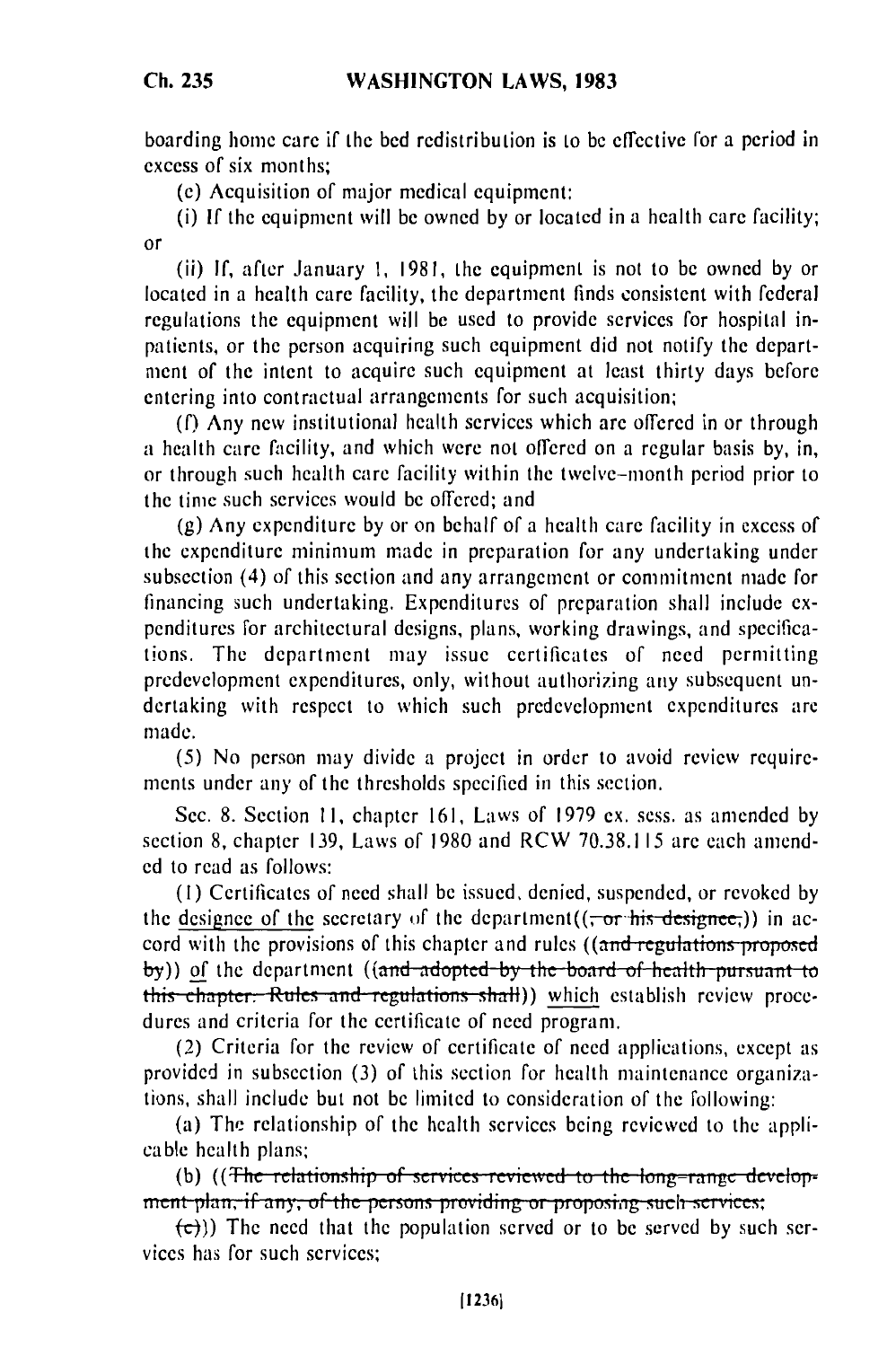$((\text{d})))$  (c) The availability of less costly or more effective alternative methods of providing such services;

 $((e))$  (d) The ((immediate and the long-range)) financial feasibility  $((of the proposal as well as))$  and the probable impact of the proposal on the cost of and charges for providing health services ((by the persons proposing the new institutional health service), including findings and recommendations of the Washington state hospital commission in the case of applications submitted by hospitals:

((ff) The relationship of the services proposed to be provided to the existing health care system of the area in which such services are proposed to be provided;

 $(\frac{\pi}{2})$ ) (c) In the case of health services to be provided, (i) ((the availability of resources including health manpower, management personnel, and funds for capital and operating needs for the provision of the services, (ii))) the availability of alternative uses of ((such)) project resources for the provision of other health services, ((<del>(iii) the effect of the means proposed for</del> the delivery of such services on the clinical needs of health professional training programs in the area in which such services are to be provided, (iv) the extent to which health professions schools in the area will have access to the services for training purposes if such services are to be available in a  $limited-number of facilities, and (v))$  (ii) the extent to which such proposed services will be accessible to all residents of the area to be served $((\text{--} \text{When}$ an-application is made by an osteopathic or allopathic facility for a certifieate of need-to construct, expand, or modernize a health care facility, acquire major medical equipment, or add services, the need for that construction, expansion, modernization, acquisition of equipment, or addition of services shall be considered on the basis of), and (iii) the need for and the availability in the community of services and facilities for osteopathic and allopathic physicians and their patients. The department shall consider the application in terms of its impact on existing and proposed institutional training programs for doctors of osteopathy and medicine at the student, internship, and residency training levels;

(((h) Special needs and circumstances of those entities which provide a substantial portion of their services or resources, or both, to individuals not residing in the health service areas in which the entities are located or in adjacent health service areas;

(i) The special needs and circumstances of health maintenance organizations:

 $(\frac{1}{1})$ ) (f) In the case of a construction project, the costs and methods of the proposed construction, including the cost and methods of energy provision, and the probable impact of the construction project reviewed (i) on the cost of providing health services by the person proposing such construction project and (ii) on the cost and charges to the public of providing health services by other persons;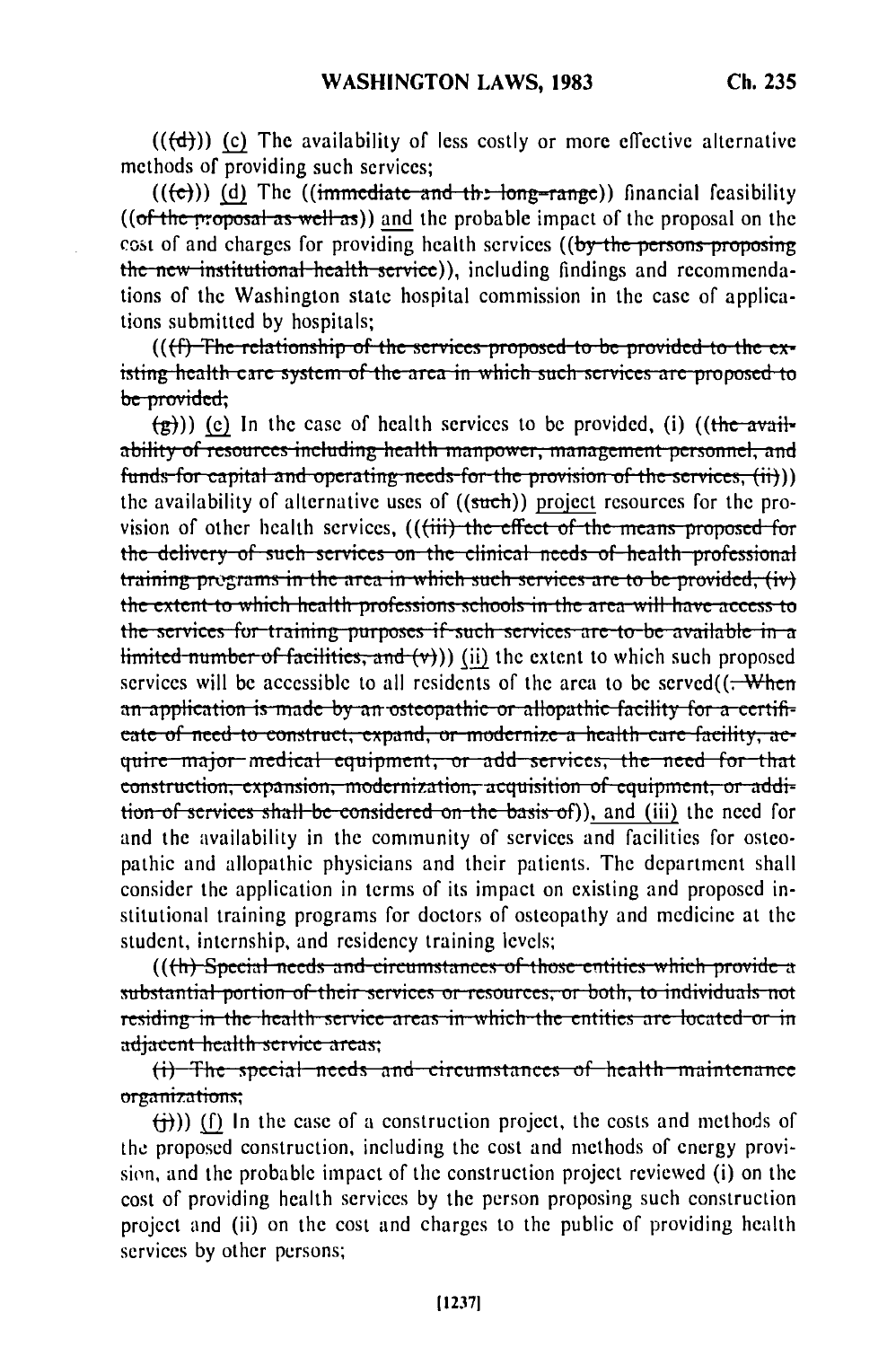$((\{k\}))$  (g) The special needs and circumstances of osteopathic hospitals and nonallopathic services;

((()) The special circumstances of health service institutions and the need for conserving energy;

(m) The factors which affect the effect of competition on the supply of the health services being reviewed;<br> $(\overline{n})$ ) (h) Improvements or innovations in the financing and delivery of

health services which foster ((competition)) cost containment and serve to promote quality assurance and cost-effectiveness;

 $((\lbrace \sigma \rbrace))$  (i) In the case of health services proposed to be provided, the efficiency and appropriateness of the use of existing services and facilities similar to those proposed; and

 $((+p))$  (i) In the case of existing services or facilities, the quality of care provided **by** such services or facilities in the past.

**(3) A** certificate of need application of a health maintenance organization or a health care facility which is controlled, directly or indirectly, **by** a health maintenance organization, shall be approved **by** the department if the department finds (((in accordance with criteria prescribed by the secretary of the United States department of health and human services by regulation)):

(a) Approval of such application is required to meet the needs of the members of the health maintenance organization and of the new members which such organization can reasonably be expected to enroll; and

(b) The health maintenance organization is unable to provide, through services or facilities which can reasonably be expected to be available to the organization, its institutional health services in a reasonable and cost-effective manner which is consistent with the basic method of operation of the organization and which makes such services available on a long-term basis through physicians and other health professionals associated with it.

A health care facility (or any part thereof) or medical equipment with respect to which a certificate of need was issued under this subsection may not be sold or leased and a controlling interest in such facility or equipment or in a lease of such facility or equipment may not be acquired unless the department issues a certificate of need approving the sale, acquisition, or lease.(4) ((W e a... .p......... . ... . ......... ... . ... .. . .....th *--* --i ..... ... .

(4) ((When a hospital has developed a long-range health facility plan;<br>pursuant to RCW 70.38.145, and the proposed new institutional health **Service is consistent with such plan, an expedited review process shall be in**stituted by the department as it has been done since the enactment of  $ch$ <sub>apter</sub> 70.38 RCW in 1971.

**(-5)))** The decision of the department on a certificate of need application shall be consistent with the state health plan in effect, except in emergency circumstances which pose a threat to the public health. The department in making its final decision may issue a conditional certificate of need if it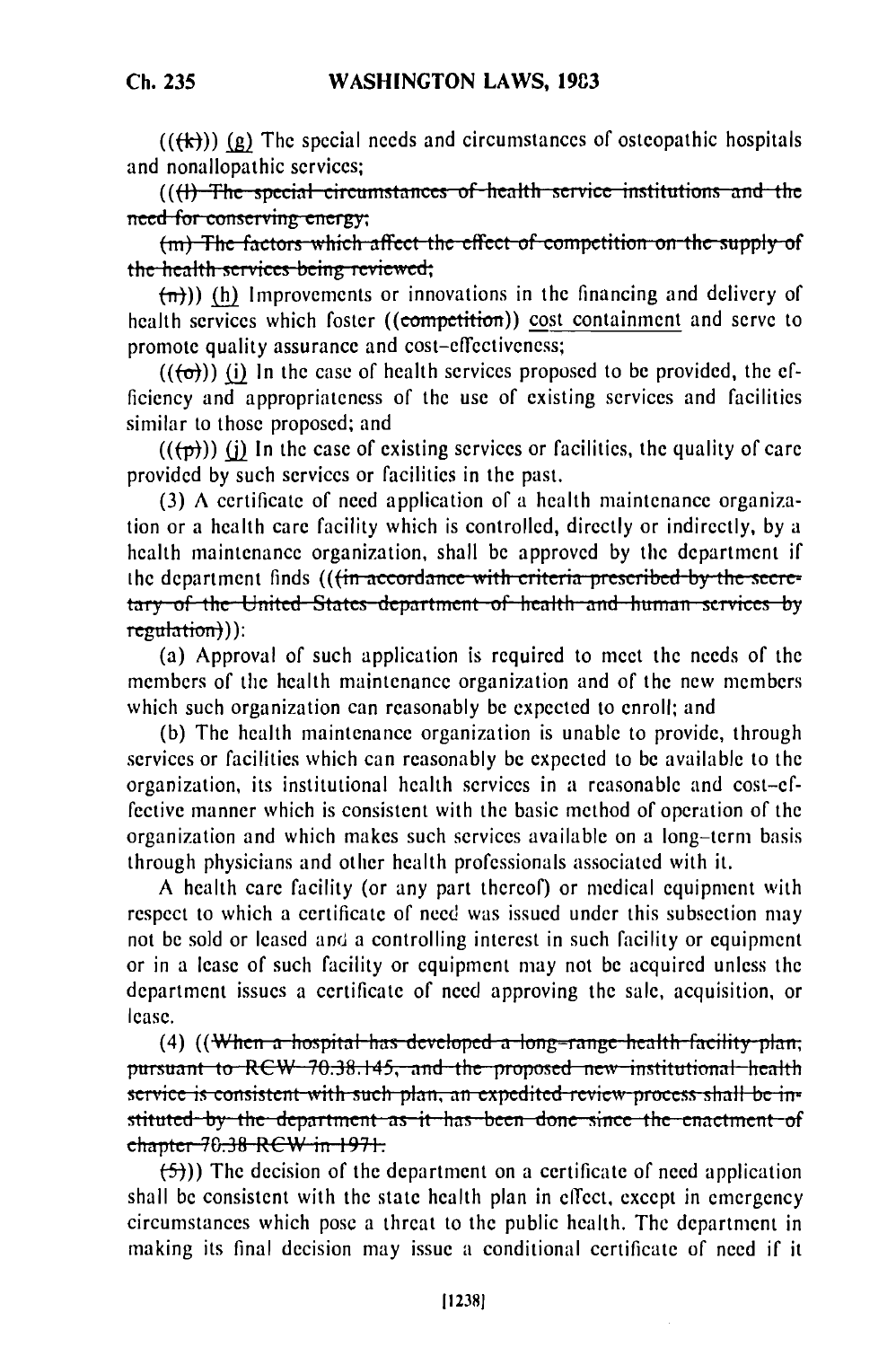finds that the project is justified only under specific circumstances. The conditions shall directly relate to the project being reviewed. The conditions may be released if it can be substantiated that the conditions are no longer valid and the release of such conditions would be consistent with the purposes of this chapter.

 $((\{6\}))$  (5) Criteria adopted for review in accordance with subsection (2) of this section may vary according to the purpose for which the particular review is being conducted or the type of health service reviewed.

 $((+7))$  (6) The department shall specify information to be required for certificate of need applications. Within fifteen days of receipt of the application, the department shall request additional information considered necessary to the application or start the review process. Applicants may decline to submit requested information through written notice to the department, in which case review starts on the date of receipt of the notice. Applications may be denied or limited because of failure to submit required and necessary information.

(7) Concurrent review is for the purpose of comparative analysis and evaluation of competing or similar projects in order to determine which of the projects may best meet identified needs. Categories of projects subject to concurrent review include at least new health care facilities, new services, and expansion of existing health care facilities. The department shall specify time periods for the submission of applications for certificates of need sub-<br>liect to concurrent review, which shall not exceed ninety days. Review of ject to concurrent review, which shall not exceed ninety days. Review of concurrent applications shall start fifteen days after the conclusion of the time period for submission of applications subject to concurrent review. Concurrent review periods shall be limited to one hundred fifty days, except as provided for in rules adopted by the department authorizing and limiting amendment during the course of the review, or for an unresolved pivotal issue declared by the department.

(8) Review periods for certificate of need applications other than those subject to concurrent review shall be limited to ninety days. Review periods may be extended up to thirty days if needed by a review agency, and for unresolved pivotal issues the department may extend up to an additional thirty days. A review may be extended in any case if the applicant agrees to the extension.

(9) The department or a designated regional health council shall conduct a public hearing on a certificate of need application if requested unless the review is expedited or subject to emergency review. The department by rule shall specify the period of time within which a public hearing must be requested and requirements related to public notice of the hearing, procedures, recordkeeping and related matters.

(10) Any applicant denied a certificate of need or whose certificate of need has been suspended or revoked shall be afforded an opportunity for administrative review in accordance with chapter 34.04 RCW and a hearing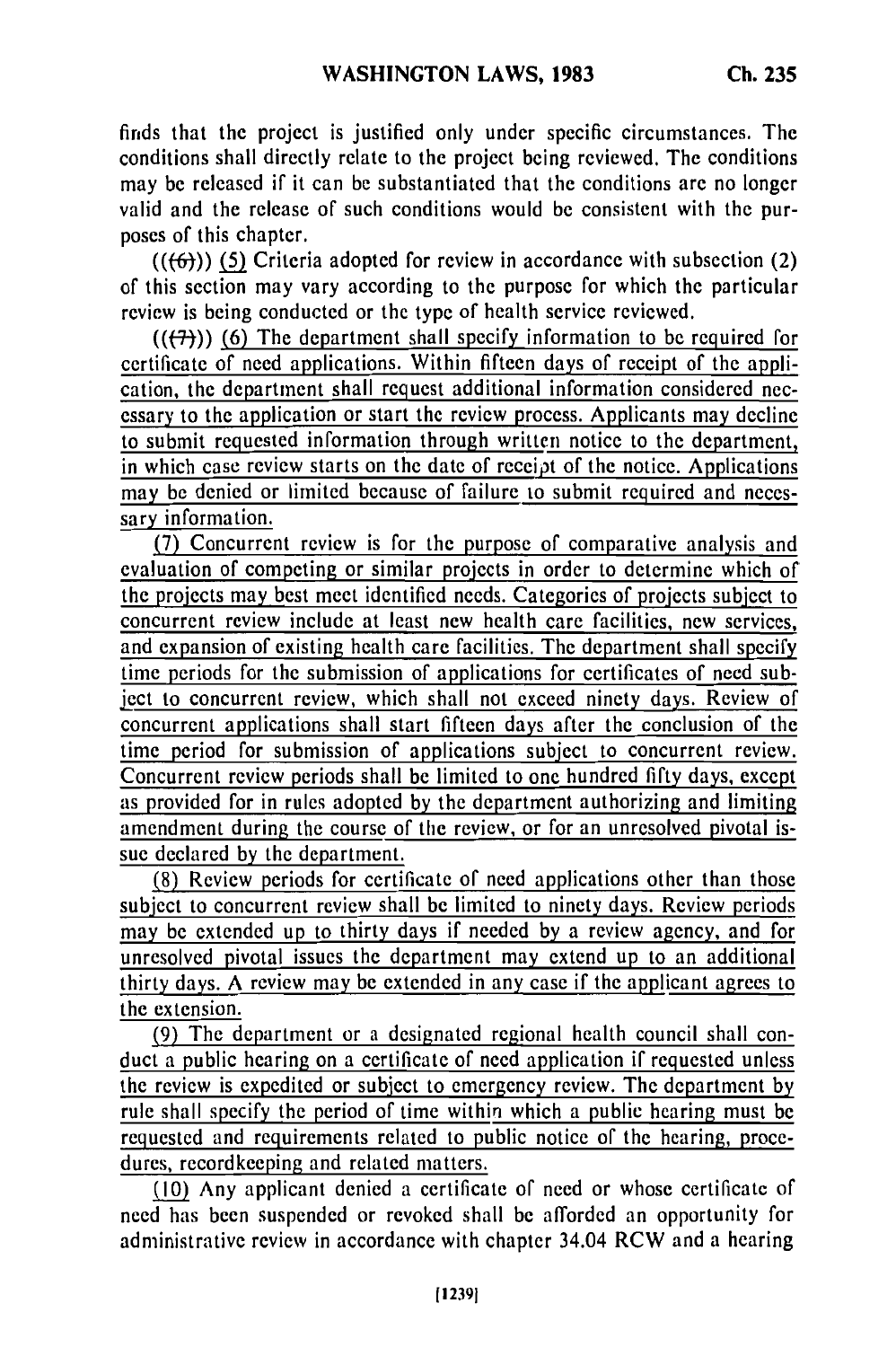shall be held within one hundred twenty days of a request therefor. An administrative law judge shall review the decision of the secretary's designee and render a proposed decision for consideration by the secretary in accordance with chapter 34.12 RCW or remand the matter to the secretary's designee for further consideration. The secretary's final decision is subject to review by the superior court as provided in chapter 34.04 RCW.

(I1) The department may establish procedures and criteria for reconsideration of decisions.

(12) An amended certificate of need shall be required for the following modifications of an approved project:

(a) A new service;

(b) An expansion of a service beyond that originally approved;

(c) An increase in bed capacity;

(d) A significant reduction in the scope of a project without a commensurate reduction in the cost of the project, or a cost increase (as represented in bids on a construction project or final cost estimates acceptable to the person to whom the certificate of need was issued) if the total of such increases exceeds twelve percent or fifty thousand dollars, whichever is greater, over the maximum capital expenditure approved. The review of reductions or cost increases shall be restricted to the continued conformance of the project with the review criteria pertaining to financial feasibility and cost containment.

 $((\{8\}))$  (13) An application for a certificate of need for a capital expenditure which is determined by the department to be required to eliminate or prevent imminent safety hazards or correct violations of applicable licensure prevent imminent safety nazards or correct violations of applicable licensure<br>and accreditation standards shall be approved ((as specified in PL 93–641

Sec. 9. Section 12, chapter 161, Laws of 1979 ex. sess. as amended by section **10,** chapter 139, Laws of 1980 and RCW 70.38.125 are each amended to read as follows:

**(I)** A certificate of need shall be valid for two years: PROVIDED, That one six-month extension may be made if it can be substantiated that substantial and continuing progress toward commencement of the project has been made as defined by regulations to be adopted pursuant to this chapter.

(2) A project for which a certificate of need has been issued shall be commenced during the validity period for the certificate of need.

(3) The department, in cooperation with the  $((\text{health-system} - \text{agencies})$ **established in the state under the provision of Public Law 93-641) regional** health councils, and the hospital commission $((z))$  in the case of hospital projects, shall monitor the costs and components of approved projects to assure conformance with certificates of need that have been issued. Rules and regulations adopted shall specify when changes in the cost or components of a project require reevaluation of the project. The department may require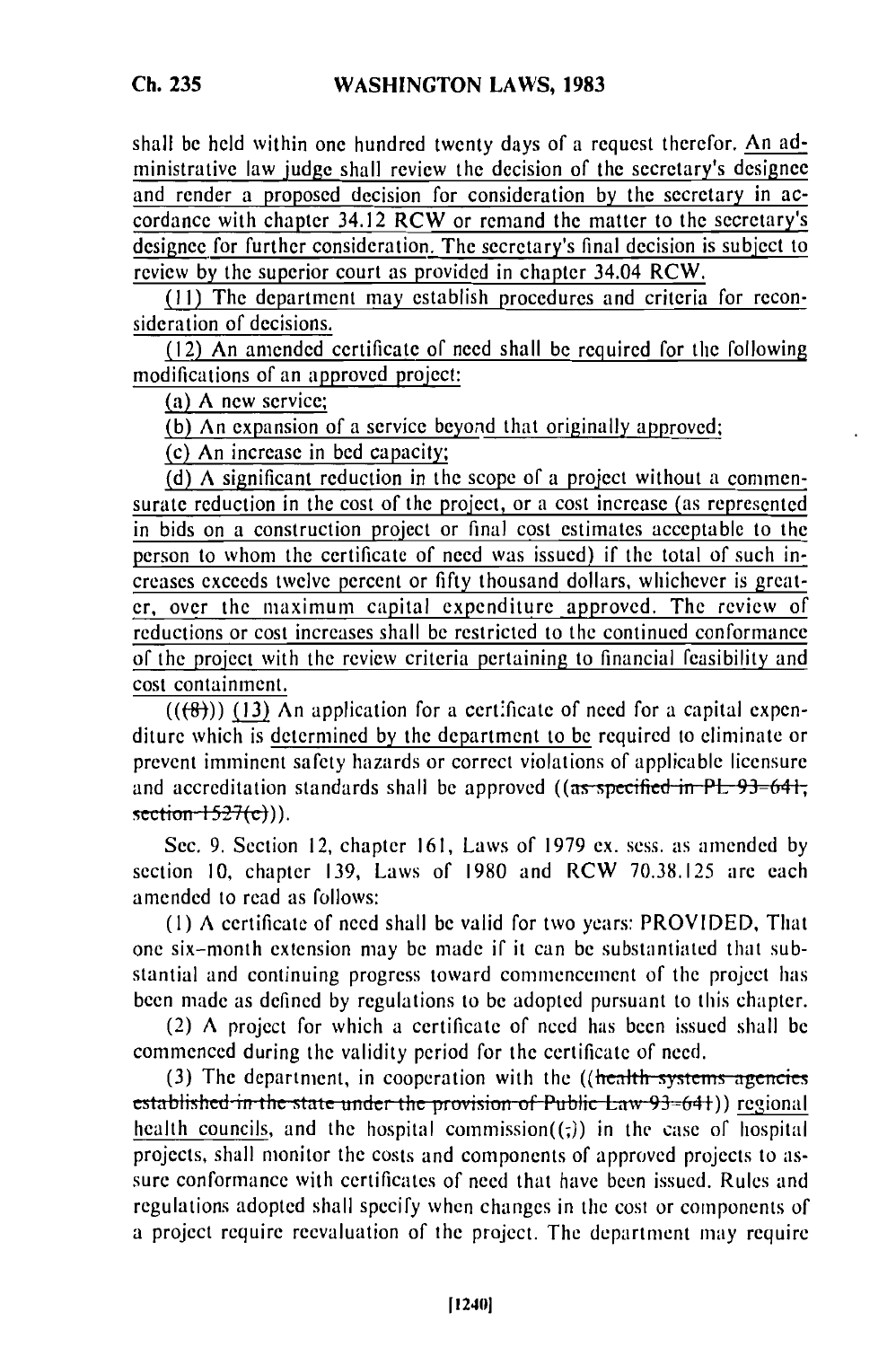applicants to submit periodic progress reports on approved projects or other information as may be necessary to effectuate its monitoring responsibilities.

(4) The secretary of the department, in the case of a new health facility, shall not issue any license unless and until a prior certificate of need shall have been issued by the department for the offering or development of such new health facility.

(5) Any person who engages in any undertaking which requires certificate of need review *((under-RCW-70.38.085(4)))* without first having received from the department either a certificate of need or an exception granted in accordance with this chapter shall be liable to the state in an amount not to exceed one hundred dollars a day for each day of such unauthorized offering or development. Such amounts of money shall be recoverable in an action brought by the attorney general on behalf of the state in the superior court of any county in which the unauthorized undertaking occurred. Any amounts of money so recovered by the attorney general shall be deposited in the state general fund.

(6) The department may bring any action to enjoin a violation or the threatened violation of the provisions of this chapter or any rules and regulations adopted pursuant to this chapter, or may bring any legal proceeding authorized by law, including but not limited to the special proceedings authorized in Title 7 RCW, in the superior court in the county in which such violation occurs or is about to occur, or in the superior court of Thurston county.

Sec. 10. Section 13, chapter 161, Laws of 1979 ex. sess. and RCW 70- .38.135 are each amended to read as follows:

 $((+))$  The secretary of the department shall have authority to:

 $((a))$  (1) Provide when needed temporary or intermittent services of experts or consultants or organizations thereof, by contract, when such services are to be performed on a part time or fee-for-service basis; ((and

 $(\theta)$ )) (2) Make or cause to be made such on-site surveys of health care or medical facilities as may be necessary to the development of the state health plan ((and state medical facilities plan)) and the administration of the certificate of need program $((:)$ ;

 $((+2))$  (3) Upon review of recommendations  $((+6+6)$  department)), if any, from the board of health ((shall-have authority to)):

(a) Promulgate  $((and **enforce**))$  rules  $((and **regulations**))$  under which health care facilities providers doing business ((with)) within the state shall submit to the department such data related to health and health care as the department finds necessary to the performance of its functions under this chapter;

(b) Promulgate rules  $((and-regularions))$  pertaining to the maintenance and operation of medical facilities which receive federal assistance under the provisions of Title XVI;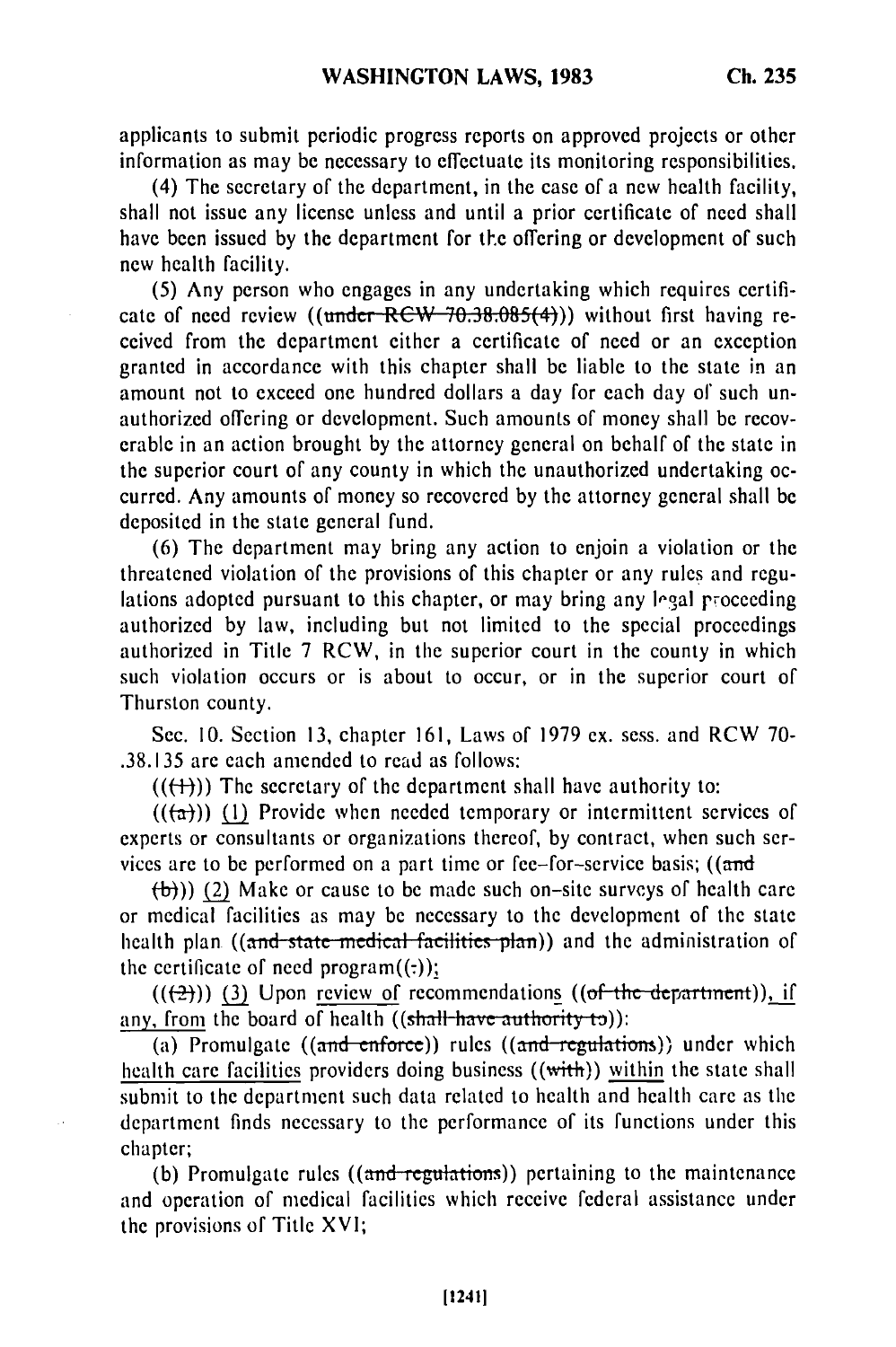(c) Promulgate rules  $((and-regularism))$  in implementation of the provisions of this chapter, including the establishment of procedures for public hearings for predecisions and post-decisions on applications for certificate of need;

(d) Promulgate rules providing circumstances and procedures of expedited certificate of need review if:

(i) An application is found consistent with the state health plan; and

(ii) There has not been a significant change in existing health facilities of the same type or in the need for such health facilities and services;

(4) Grant allocated state funds to regional health councils to fund not more than seventy-five percent of the costs of regional planning activities, excluding costs related to review of applications for certificates of need, provided for in this chapter or approved by the council; and

**(5)** Contract with and provide reasonable reimbursenent for designated regional health councils to assist in determinations of certificates of need.

NEW SECTION. Sec. II. The enactment of amendments to chapter 70.38 RCW by this 1983 act hall not have the effect of terminating or in any way modifying the vali'ity of a certificate of need which was issued prior to the effec<sup>(1</sup>, date of this 1983 act.

Sec. 12. Section 16, chapter 16!, Laws of 1979 ex. sess. and RCW 70-.38.905 are each amended to read as follows:

In any case where the provisions of this chapter may directly conflict with ((provisions of Public Law 93–641 or any amendments thereto)) federa! law, or regulations promulgated thereunder, the  $((\overline{\text{provisions of Public}})$ *<sup>†</sup>La*<sup>+</sup>/<sup>+</sup>/<sup>2</sup>/<sub>2</sub>-6<sup>4</sup>/<sup>+</sup>)) federal law shall supersede and be paramount as necessary to the receipt of federal funds by the state.

Sec. 13. Section 17, chapter 161, Laws of 1979 ex. sess. and RCW 70-.38.910 are each amended to read as follows:

If any provision of this  $((act))$  chapter or its application to any person or circumstance is held invalid, the remainder of the  $((act))$  chapter or the application of the provision to other persons or circumstances is not affected.

NEW SECTION. Sec. 14. There is added to chapter 70.38 RCW a new section to read as follows:

A certificate of need application which was submitted and declared complete, but upon which final action had not been taken prior to the effective date of this act, shall be reviewed and action taken based on chapter 70.38 RCW, as in effect prior to the effective date of this act, and the rules adopted thereunder.

NEW SECTION. Sec. 15. The state government committecs of the senate and house of representatives shall conduct program and fiscal reviews of the board of health to be completed no later than January I, 1984, and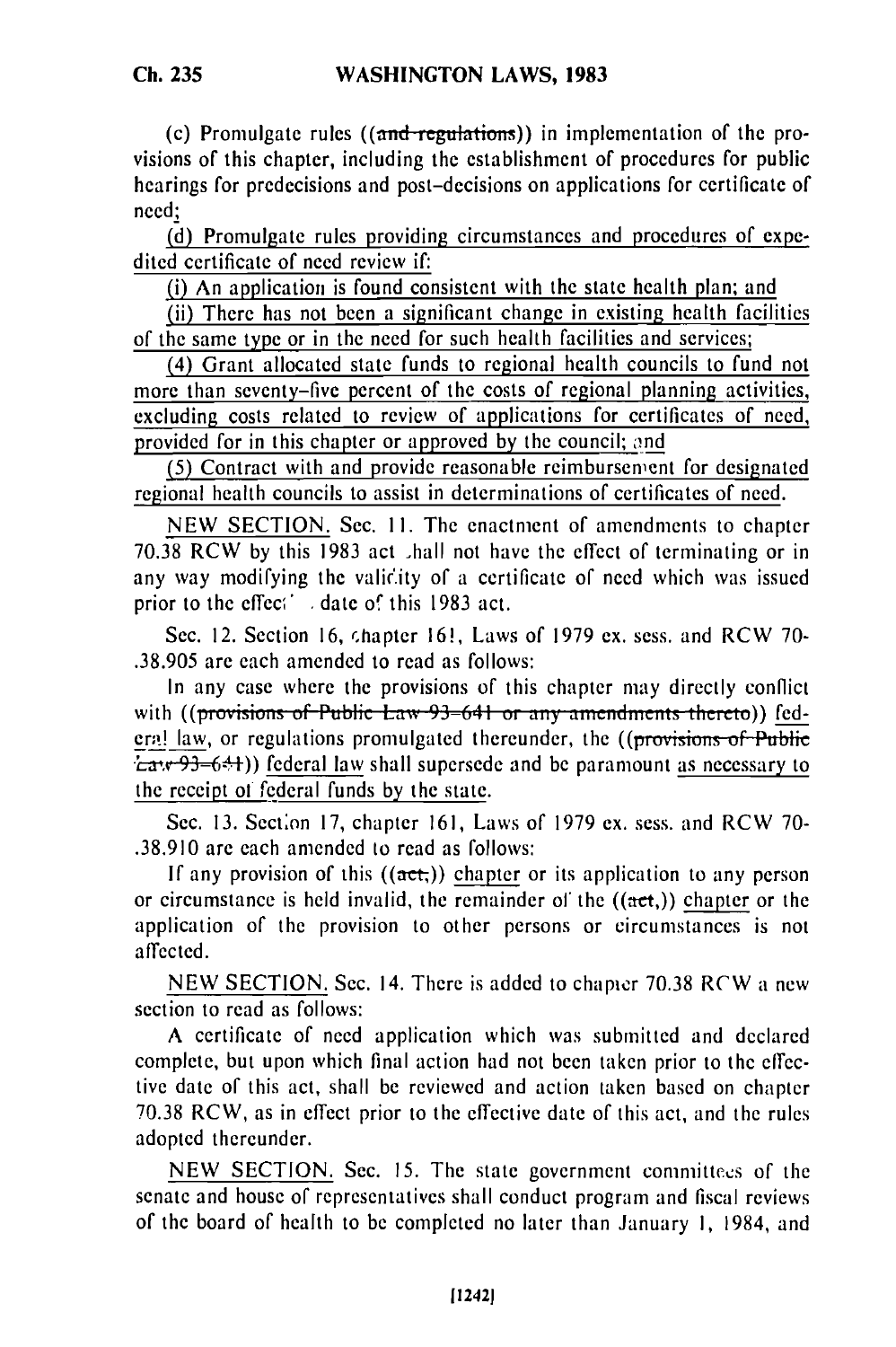transmitted to the appropriate standing committees of the senate and house of representatives.

Sec. 16. Section 33, chapter 99, Laws of 1979 and RCW 43.131.213 are each amended to read as follows:

The powers and duties of the state board of health shall be terminated on June 30, ((+983)) 1985, as provided in RCW 43.131.214.

Sec. 17. Section 75, chapter 99, Laws of 1979 and RCW 43.131.214 are each amended to read as follows:

The following acts or parts of acts, as now existing or hereafter amended, are each repealed, effective June 30,  $((1984))$  1986:

(I) Section 36.62.020, chapter 4, Laws of 1963 and RCW 36.62.020;

(2) Section 43.20.030, chapter 8, Laws of 1965, section **11,** chapter 18, Laws of 1970 ex. sess. and RCW 43.20.030;

(3) Section 43.20.050, chapter 8, Laws of 1965, section 9, chapter 102, Laws of 1967 ex. sess., section 49, chapter 141, Laws of 1979 and RCW 43.20.050;

(4) Section 43.20.100, chapter 8, Laws of 1965, section 44, chapter 75, Laws of 1977 and RCW 43.20.100;

(5) Section 43.20.140, chapter 8, Laws of 1965, section 58, chapter 141, Laws of 1979 and RCW 43.20.140;

(6) Section 11, chapter 102, Laws of 1967 ex. sess. and RCW 43.20.200;

(7) Section 1, chapter 197, Laws of 1957 and RCW 69.06.010;

(8) Section 2, chapter 197, Laws of 1957 and RCW 69.06.020;

(9) Section 5, chapter 197, Laws of 1957 and RCW 69.06.050;

(10) Section 16, chapter 190, Laws of 1939, section 1, chapter 30, Laws of 1961 and RCW 69.16.115;

**(11)** Section 17, chapter 190, Laws of 1939, section 2, chapter 30, Laws of 1961 and RCW 69.16.120;

(12) Section 16, chapter 112, Laws of 1939 and RCW 69.20.095;

(13) Section 17, chapter 112, Laws of 1939 and RCW 69.20.100;

(14) Section 3, chapter 144, Laws of 1955 and RCW 69.30.030;

**(15)** Section 5, chapter 144, Laws of 1955 and RCW 69.30.050;

(16) Section 6, chapter 144, Laws of 1955 and RCW 69.30.060;

(17) Section 12, chapter 102, Laws of 1967 ex. sess., section **1,** chapter 25, Laws of 1969 ex. sess. and RCW 70.01.010;

(18) Section 16, chapter 51, Laws of 1967 ex. sess. and RCW 70.05.110;

(19) Section 4, chapter 114, Laws of 1919 and RCW 70.24.040;

(20) Section 8, chapter 114, Laws of 1919 and RCW 70.24.070;

(21) Section 6, chapter 54, Laws of 1967 and RCW 70.28.035;

(22) Section 3, chapter 267, Laws of **1955,** section 9, chapter 189, Laws of 1971 ex. sess. and RCW 70.41.030;